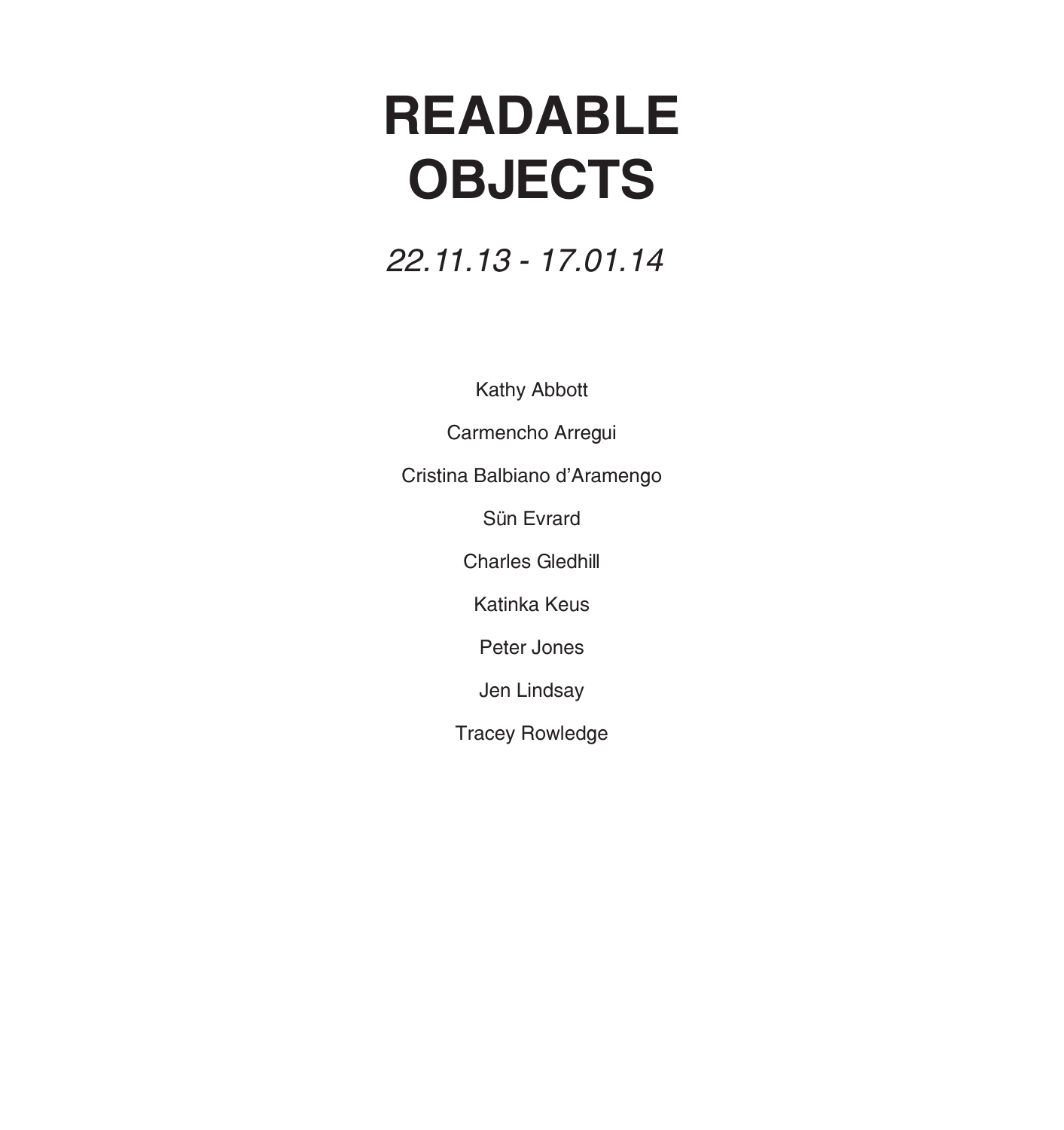### **READABLE OBJECTS**

It is rare for a contemporary design gallery to open an exhibition of pre-1900 books, but in November 2013 we did just that. The Aram Gallery is a non-commercial space for the exhibition of contemporary design. Our exhibitions usually focus on displaying the work of emerging designers with specific emphasis on the experimental and the new. In *Readable Objects* our latest exhibition, we shift attention and hone in, very specifically, on one element of experimentation - experimentation in conservation.

Readable Objects shows the work of International bookbinding collective, Tomorrow's Past who work in the conservation of damaged books. Whilst their members are vast and sprawling, here we show the work of nine - Kathy Abbott (UK), Carmencho Arregui (IT), Cristina Balbiano d'Aramengo (IT), Sun Evrard (FR), Charles Gledhill (UK), Katinka Keus (NL), Peter Jones (UK), Jen Lindsay (UK), Tracey Rowledge (UK).

As a group, their goal is not to imitate and by association, disguise the repair work they do, nor to copy the aesthetic style of a books origins but to conserve and to do so with the utmost care.

In *Readable Objects* each constituent shows between two and five bindings describing an experimental approach to repair. As each maintains a bookbinding profession outside their Tomorrow's Past work, these experimental pieces utilise and builds on that skill set. However one can clearly see from these works, a group of binders letting their hair down, doing some very unexpected things within the conventions of their discipline.

Kathy Abbott for example gives us bright blue colouring on the damaged boards of *Sacred Dramas, Hannah More (c. 1818), 2013*, Charles Gledhill introduces polyester sheet within the process of binding, most visible perhaps in *The Excommunicated Prince, William Bedloe (1679), 2008* where it is laminated to Japanese tissue, Peter Jones creates a long lost cover from sheet acrylic in *English Bards (1823), 2009* and Tracey Rowledge offers a most contemporary geometric pattering of moongold leaf pyramids along the spine of *Imperatoris Iustiniani Institutionum Libri IIII, (1625), 2013.* 

This unique fusing of the old and new is an inviting idea for a non-bookbinding audience such as ours. To further help the public grasp the ideas which informed the practices of each maker, I asked each participant to nominate a contextual object, something they had acquired, not made, which inspired their design decisions. Of particular note is Jen Lindsay's nomination, the revivication of The Neues Museum, Berlin by David Chipperfield Architects from 1997 — 2008. In this architectural restoration, the bomb damaged existing building is respected with the addition of new tonally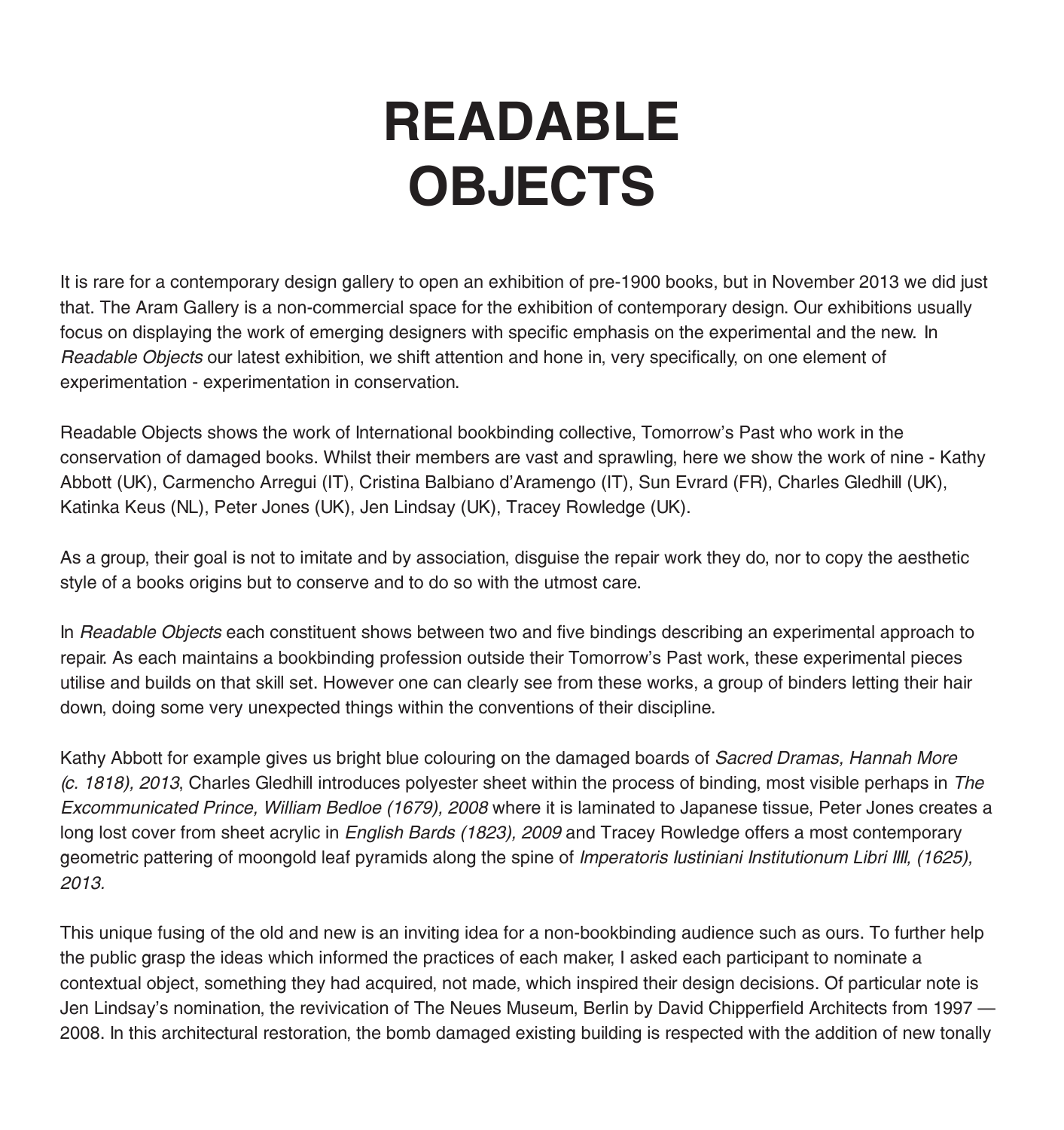similar elements. A harmonious fusion of historic and contemporary which allows both parties to breath is exactly the effect Lindsay achieves in her conservation of *Certain Sermons or Homilies Appointed to be Read in Churches (1673), 2013* and so is a fitting selection.

*Readable Objects* is the second in the *Beautiful Objects* series at The Aram Gallery. The first exhibition which opened at the same time in 2012, dealt exclusively with Jewellery. It, as this show does, included an interview with each participant in an attempt to unpick how these makers do what they do. This revelation of process is what The Aram Gallery strives to provide in all our exhibitions. We hope a varied audience will respond positively to this latest offering.

Héloïse Parke November 2013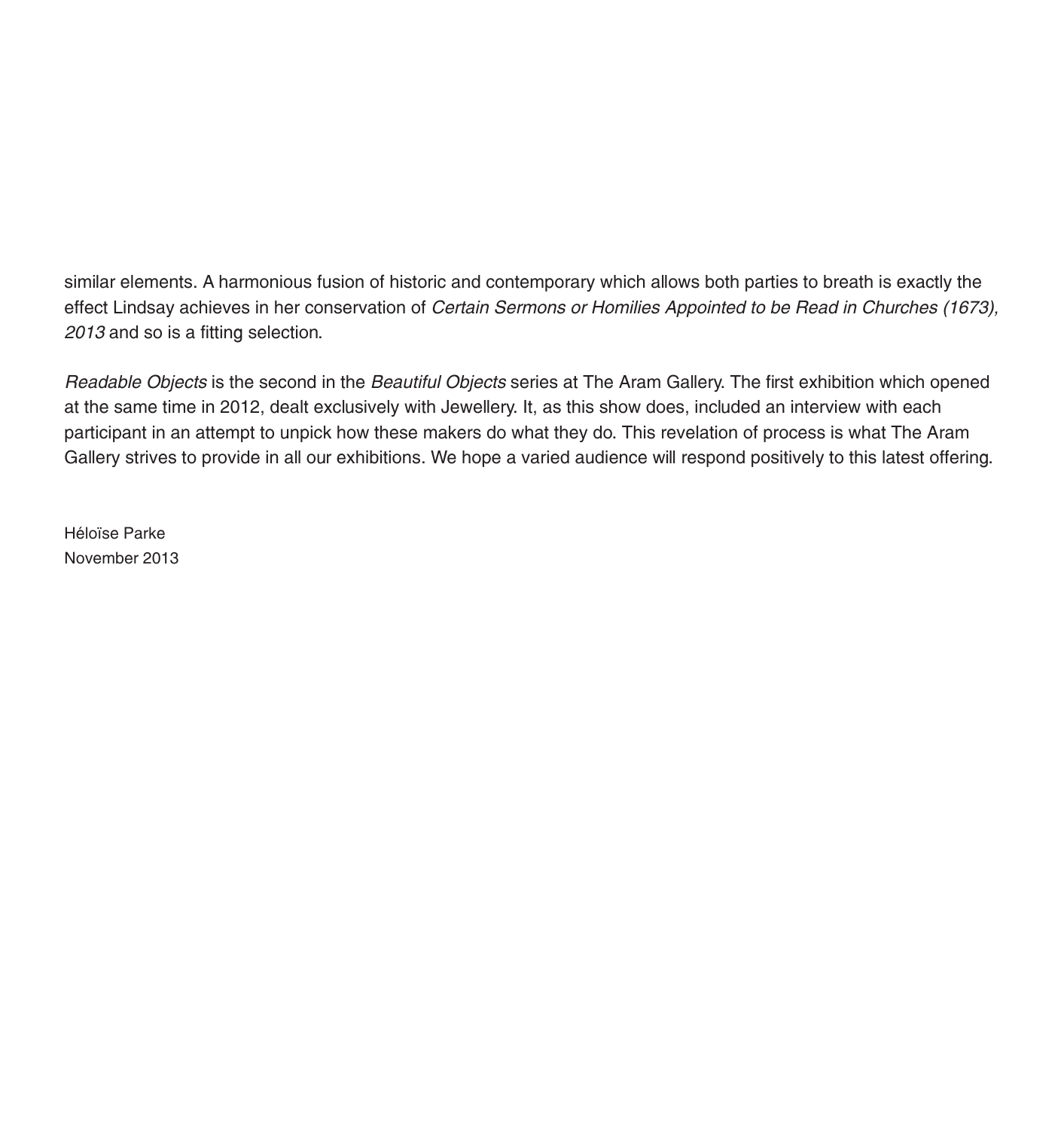# **KATHY ABBOTT**

**Both 'Haratii Flacci Carmina Expurgata' and 'Sacred Dramas' make me think of an inverted Susan Collis' approach. Whilst she carefully inlays precious materials to look like accidental marks or splashes, you have preserved such marks to look like themselves, but highlighted. Is that a fair assessment?** Not marks as such, but I have chosen to highlight what is missing: the loss that was incurred during the book's journey.

**That your 'work done' in both of these bindings is so subtle, suggests these books were in relatively good condition when they came into your possession. Is that right?** 'Sacred Dramas' had lost its spine and the boards were detached, but otherwise the book was sound. 'Horatii' however, was in very bad shape: the sewing was broken in many places, the cover was torn and peeling back at the spine and the whole book was filthy. It required a lot of difficult conservation to get the book into a state where I could then highlight the missing areas: its appearance of simplicity belies the fact that this was one of the most complicated and challenging books I have ever had to repair.

**Is that subtlety typical of your Tomorrow's Past activities?** Subtlety is typical of ALL of my work!

**How did you determine your contextual object for 'Sacred Dramas'?** For my Tomorrow's Past work, I always respond to physical properties of the books: colours, engravings, form, etc. For 'Sacred Dramas' I responded to the colours found in the edge marbling. To me, these colours were hugely reminiscent of the colours of a Jay bird (which happens to be my favourite bird). Throughout the whole binding process, the image of a Jay never left my mind and I think the colours I have used, reflect this.

**How did the content of Ovid's Metamorphoses influence its new binding? If at all?** For this book I responded largely to the engravings on the half-title and title page, but I also wanted to evoke a little bit of the 'transformation' elements into the structure and by using a very marked skin of vellum. The book was originally in a battered, but later (in date), very traditional/formal binding. I wanted to make a much less formal and more flexible binding to 'transform' it into a much more comfortable and sensitive object.

**Approximately how much time did the making of each of these bindings take? From making a decision on what to do, to completion.** They took about four months each. Most of that time was thinking time: working out how the book will engineer to its best ability and how it should look. Then it's down to making maquettes and sample pieces. The actual re-binding time is probably only a matter of days.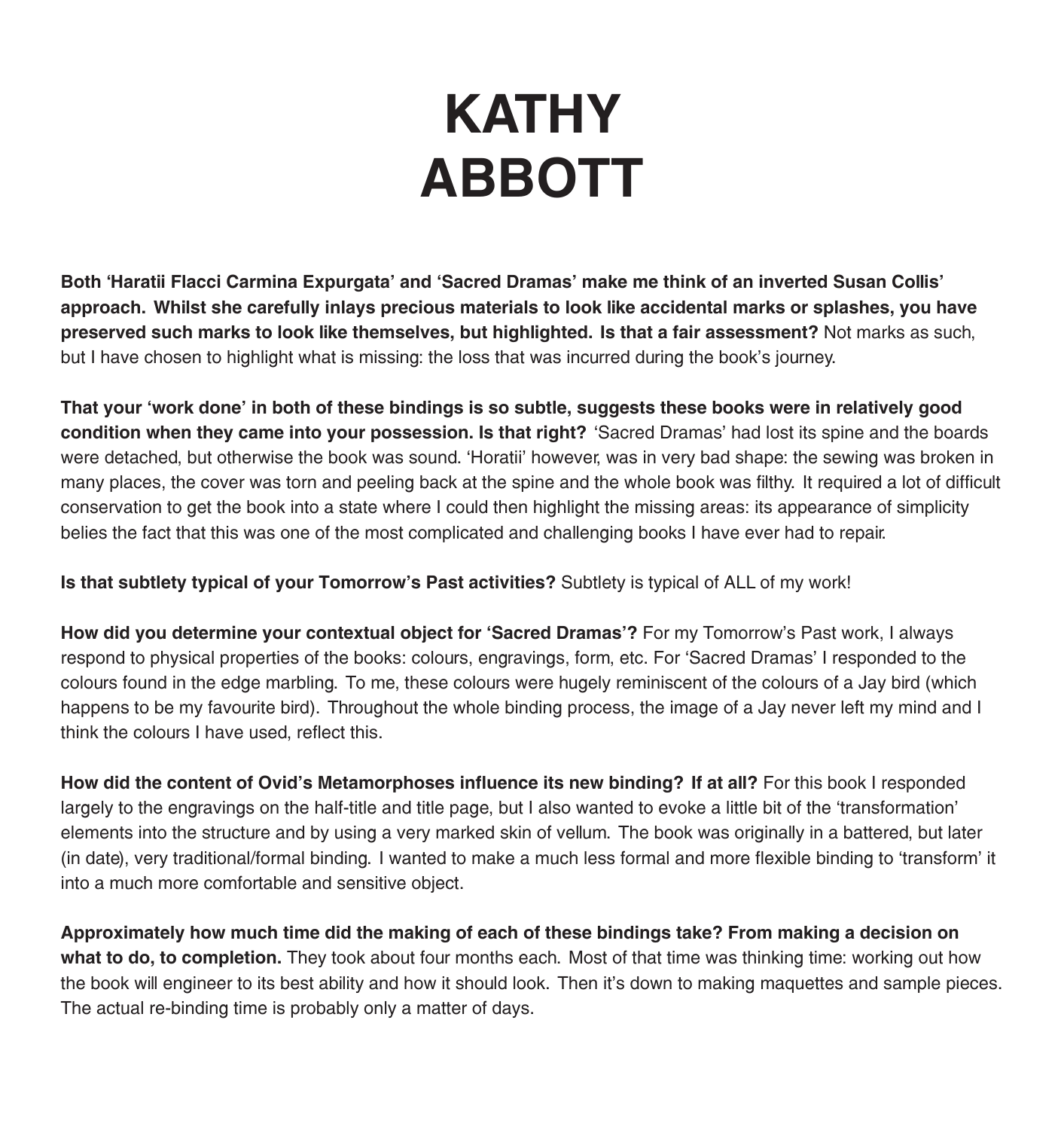#### **1 Sacred Dramas, Hannah More (c. 1818), 2013**

Original boards, cotton, hand-decorated hand-made paper, Kozo-shi Japanese tissue, acrylic paint

**2 Ovid's Metamorphoses (1807), 2013** Original boards, linen thread, mottled vellum

#### **3 Haratii Flacci Carmina Expurgata, Josepho Juvencio, (1784), 2011**

Original binding, hand-gilded hand-made paper, hand-dyed alum tawed thongs, linen thread

*Jay bird Photo of kin-tsugi restoration on a Japanese Heian period (797-1185) sake cup*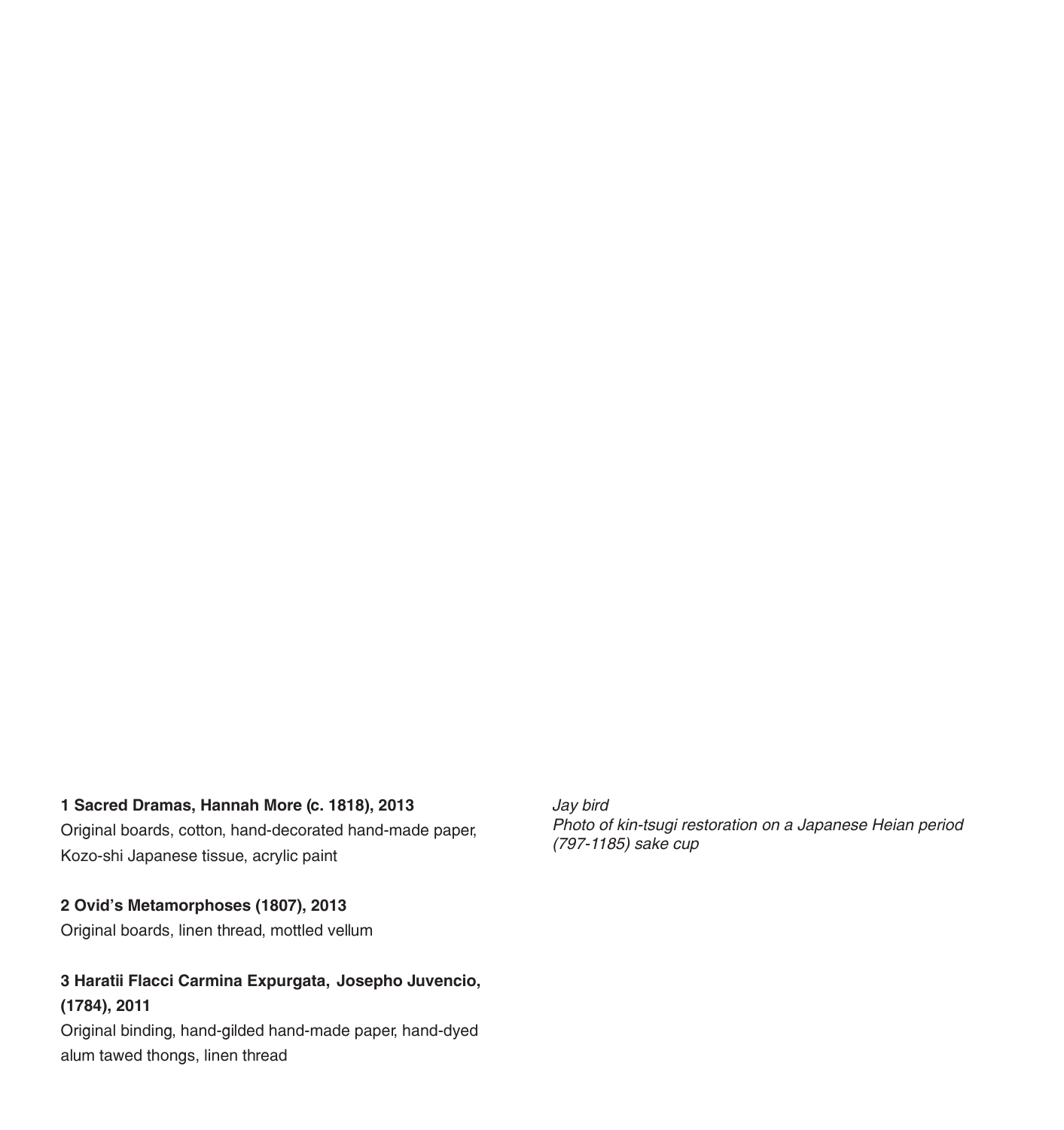### **CARMENCHO ARREGUI**

**Both 'Le Mariage de Figaro' and 'La Philosophie des Vapeurs' have been made using a technique of your designing called 'Hidden Weft'. A process you have called 'deceitful…' Can you explain the technique and why you chose it for these two bindings?** I love making paper bindings and looked for a way to make them sound more "interesting". After trying the Japanese method of lining fabric with paper I started to make some experiments of my own combining the simple gluing of paper and tissue with a more elaborated procedure under strong pressure. This method allows for the use of such materials as velvet and heavy passementerie\* because the handmade paper underneath absorbs the swell and the result is neither paper nor fabric that is why I have called it 'Hidden Weft' and consider it deceitful. Was it by chance that these two books tell us about light-hearted deceits?

**Is it important then, that the content or purpose of the intended binding has some synergy with the process you use?** When I think of a binding for an old book I think of its cultural content and its physical appearance that has been transformed by circumstances and time. An old book is a unique piece and working with it means to be capable of responsiveness and understanding so, yes, synergy is part of the process.

**To bind 'La Philosophie des Vapeurs' you have said you had to hold the binding in your hands for hours whilst it was drying to obtain 'a perfect fusion between book and binding'. Yet that time invested is perhaps overlooked, or taken for granted by a viewing public. How important is it to you that viewers understand your methods?** The text block looked so 'at ease' with its old wavy paper that I thought it was important not to constrict it into a rigid binding. So not only I used a paper based cover (the hidden weft) but I humidified it and adapted it to the book while it was drying. It was a very sensual approach the shape of the book matching my palms. Not a light caress but a continuous presence and a sure touch, quite an experience for me. I must say that I did no care about the spectators understanding of time or methods but I hope that something is perceived all the same.

**I think I'm right in saying that your third book 'Il Teatrino', was reduced to just a stack of pages when you came across it. How did the graphic content of the book inform the work you did?** In my view 'Il Teatrino' aimed for the third dimension even when laying as a set of pages in its original envelope and I was searching for a theatrical form for it when I came across the description of the 'tunnel book' that apparently had been devised to show the view of the tunnel under the river Thames. Then it was easy for me to adapt that idea to my stack of pages making a theatrical construction or 'teatrino' (in Italian) with a handmade paper that matched the original folder.

**How were your material choices inspired by the necessary functionality of the book?** Paper seemed the obvious choice, its shade and texture matching the old pages and coeval folder. Working with old books requires sensitivity to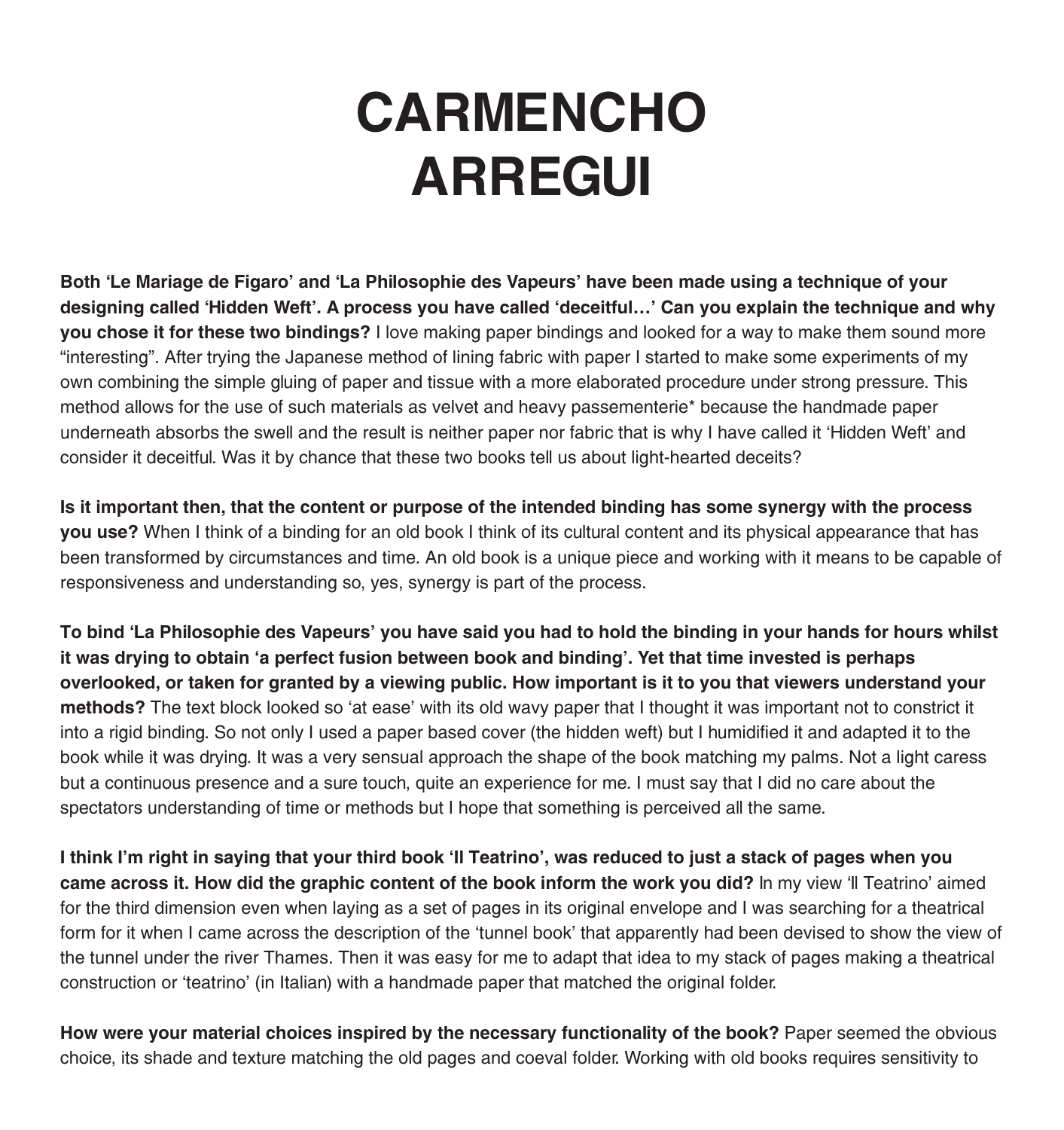materials and shades because it is very easy to give the impression that something is wrong.

**Approximately how much time did the making of each of these bindings take? From making a decision on what to do, to completion.** Binding is a slow process and we get along with different projects that we carry on simultaneously. It is almost impossible to talk about how much time is needed to make a given binding, not to speak of the changes we introduce during the process or the silly mistakes we make when working late at night, or the importance of going out for a walk when we are loosing control, hopefully before we make the wrong cut. In my case, generally speaking, I am a long thinker and a quick doer. Once I start to work everything is already in my mind even the smallest detail.

\* Elaborate trimmings of applied braid, often by hand in gold or silver cord

**1 La Philosophie des Vapeurs, Abbé C.J. de B. de Poumerelle (1774),1995** Passementerie on old handmade paper (Hidden Weft)

**2 Le Mariage de Figaro, M.de Beaumarchais (1785), 1998** Decorated silk on handmade printed paper (Hidden Weft)

**3 Il Teatrino (date unknown), 2006** Handmade paper

*Japanese kimono Polished stone Japanese fan Silver spoon, David Clarke 'Così fan tutte', Wolfgang Amadeus Mozart, 1789*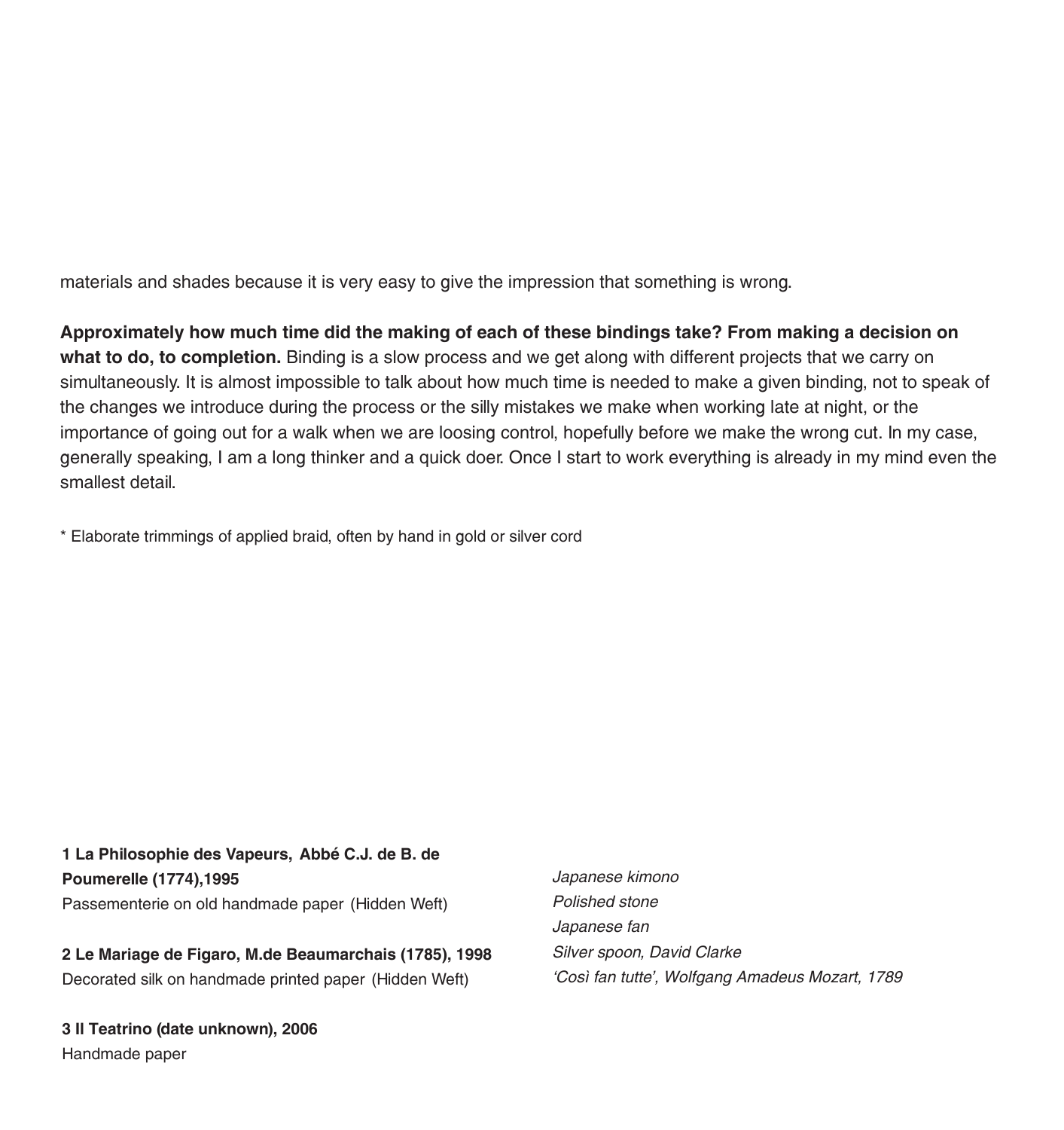### **CRISTINA BALBIANO D'ARAMENGO**

**You have chosen a folding ruler as one of your contextual objects. Why?**The ruler has a behavior which is very similar to the binding, before and after the making: before, the pages were just a series of loose sheets stapled together with rusty staples, and couldn't open at all... like when you try to pull open the ruler in the wrong direction. Yet, when you do the correct move, then it opens easily like a concertina and you can see it in its full length. That's why I converted the single sheets into a concertina, to facilitate the opening. The two paper covers meet at the spine with a hinge held together by a wood peg, covered with Japanese paper. The peg can be removed to flatten the concertina for a more comprehensive view of the alphabets.

**In your essay 'Protecting the Alphabet', you say you want to be 'respectful of the book, trying to match old and new ideas.' Would you say that is a Cristina Balbiano d'Aramengo concern or a Tomorrow's Past one?** Surely both my and Tomorrow's Past. Being both designer bookbinder and book conservator, this approach is often the only one I can have while dealing with books.

**You have described the cover of 'Art de construire en cartonnage' as a 'waiting binding' can you explain what that means?** I chose this structure ('Reliure d'attente', namely 'waiting binding') to protect the text-block before and during the conservation process. This kind of cover is particularly useful for books with loose gatherings that could be easily lost. It allows a safe and thoughtful choice of the final binding. Double turn-ins provide additional strength to the covers decorated with blind tooling. A page of directions, written in Italian, is placed inside the front cover's fold. It reads:

*'A quick approach to the state of the volume until a more accurate record can be drawn up.'*

Dry cleaning and paper restoration has to be undertaken. The decorated cover needs slight repair but the sewing is not in bad condition and the spine is almost intact.

#### **What condition was this book when you came across it?**

It was exactly as it is now. Still waiting for any kind of intervention — hence, the waiting binding is still appropriate...

**You're showing maquettes of each of your bindings. Can you say a little bit about how each has aided your making process?** In any project I undertake, I always make trials, maquettes, samples. It's fundamental , as it allows me to understand how the structure will have to work, how the measures have to be calculated, how materials work together. Often a dummy smaller than the book is enough, yet sometimes it's truly needed to make a sample in the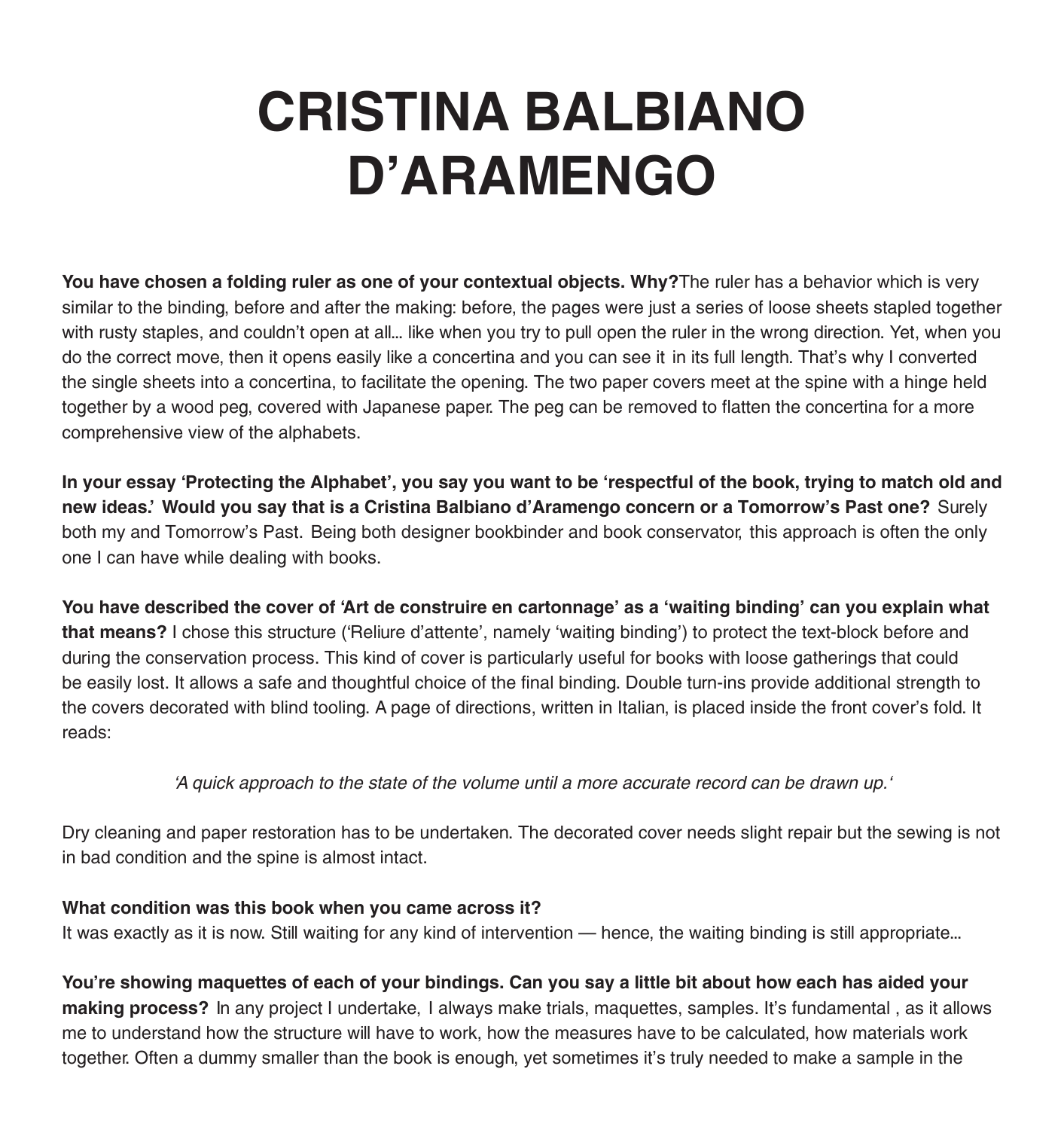same size of the book, especially for very small or very big books, because the 'extreme sizes' have a different behavior than medium ones.

Lastly, I like to keep a model of the binding, for future reference and to show the sample to my customers and students.

**Approximately how much time did the making of each of these bindings take? From making a decision on what to do, to completion.** The 'waiting binding' was rather quickly made, once the idea came in my mind. Let's say one week, to make first the dummy and then the real binding, allowing some time for the picture of it to settle in my eyes, to eventually deciding how to make the blind tooling. The wooden peg hinged binding took much more time. I would say at least two months: one to get to the point, and one to carry out the repairing process and to make the binding.

**1 Art de construire en cartonnage (1834), 2006** Khadi paper

**2 Nuova Raccolta d'Alfabeti Artistici (c. 1860), 2007** Gray Zaansch Bord (Dutch handmade hemp linen paper), terracotta Japanese paper, wood

*Folding ruler Carnet Calcareous Stone*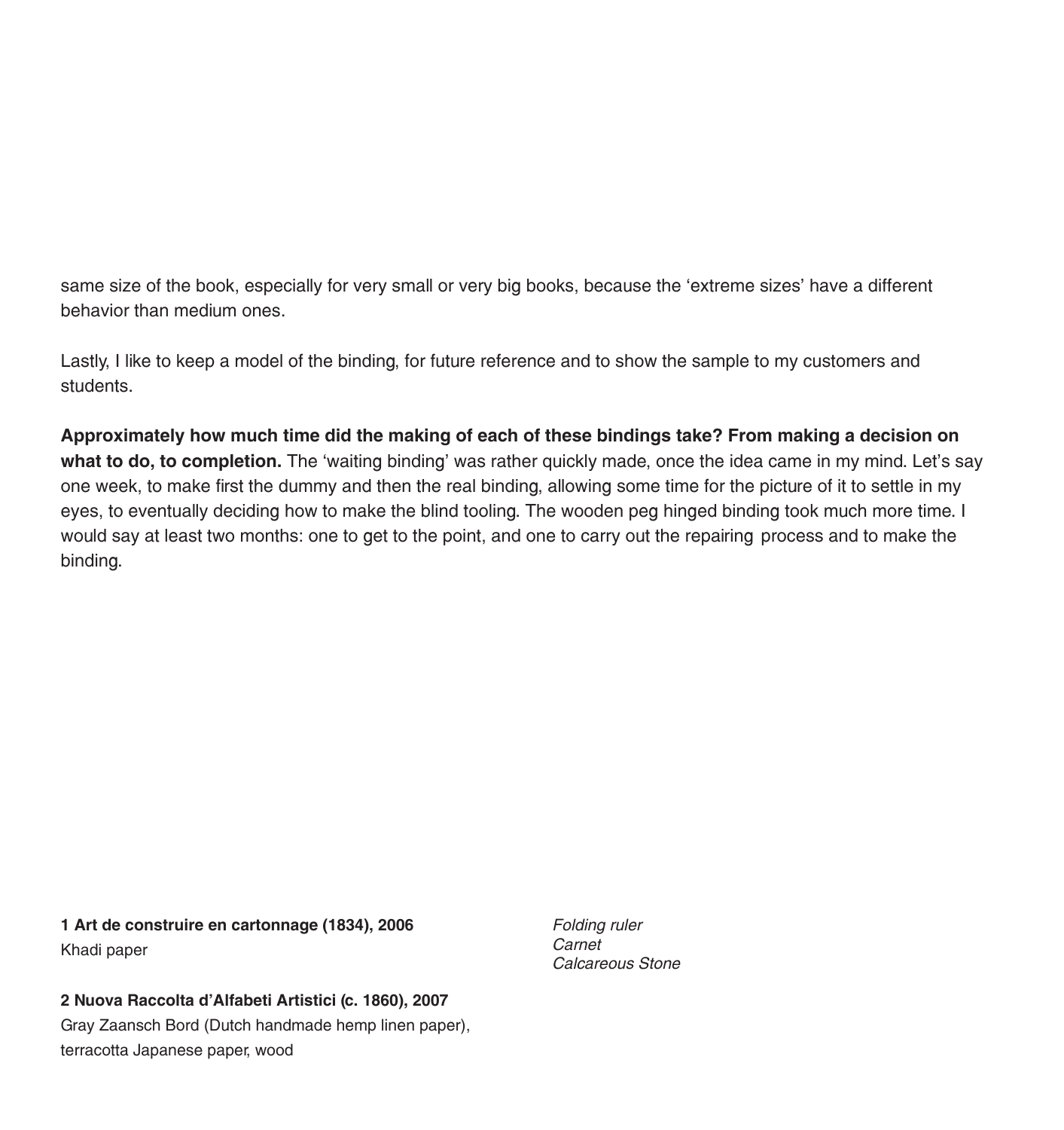# **SÜN EVRARD**

**You have explained that the two volumes of 'Sucre Indigène' 'sort of belong to each other' what do you mean by this?** The covering material of one is the flyleaf of the other, same structure, same subject.

**How did this fact influence your rebinding of them?** Both speak about how to resolve the problem of the English blockade so cane sugar cannot be delivered to France. Both bindings went to an exhibition to the Belgian Sugar Museum and the use of the leathers attempt to underline their sisterhood.

**I notice in all the bindings you are showing that there is a distinctive fixing detail on the spines, a 'staple' for want of a better word. Can you explain the presence of this ornate yet functional item?** These staples are above all functional. The double sewing system gives a good opening to books - this appealed to me. First I have been using threads for the secondary sewing but as I was using gold wire on the boards of my bindings already at that time I had the idea of replacing the linen threads with gold wire. They always sit on a tiny piece of wood, so the holes of the leather are hidden. Over the time these "staples" have become a sort of a trade mark.

**The book 'Voyage Philosophique au Japon ou Conférences' has a contextual object of a Japanese ceramic cup. You say because the ethos of 'less is more' was of influence. Is that a general practice influence or just relevant to this binding?** It is a general practice. I try to limit decoration to the strict minimum, tending to express the atmosphere by the choice of the materials, their contrast, linking form to function.

**'Voyage Philosophique'** fe**atures a sliced leaf which looks as though it is designed to promote a user curving the page. Can you say something about this design detail?** The covering leather is in one piece going from the inside to the outside, around the book and then into the back cover. When working on larger books I did not always have enough leather to do this so I started to fill in the inside of the covers with vertical strips of the material. That led to many interesting features: the strips could be of different colours and textures, the gaps in between could contribute to the design, and last but not least, the cover curves in when opened so the tension on the staples is reduced. Form and function always going hand in hand: solving one technical difficulty might bring new ideas in the form; a dreamed form needs a technical solution...and so on...and so on..

**In 'Théatre, Alex Dumas' we see not only the aforementioned 'staples' but also a dowel being used on the edge of the cover. Can you explain something about it?** In all of the bindings the covering leather is turned over a wooden fore-edge rod. It makes the flexible cover lie flat. It is another contemporary version of an old feature in bookbinding: the yapp edge, i.e. a 90° fold on fore-edge of the old parchment bindings' covers. Same idea as for a piece of paper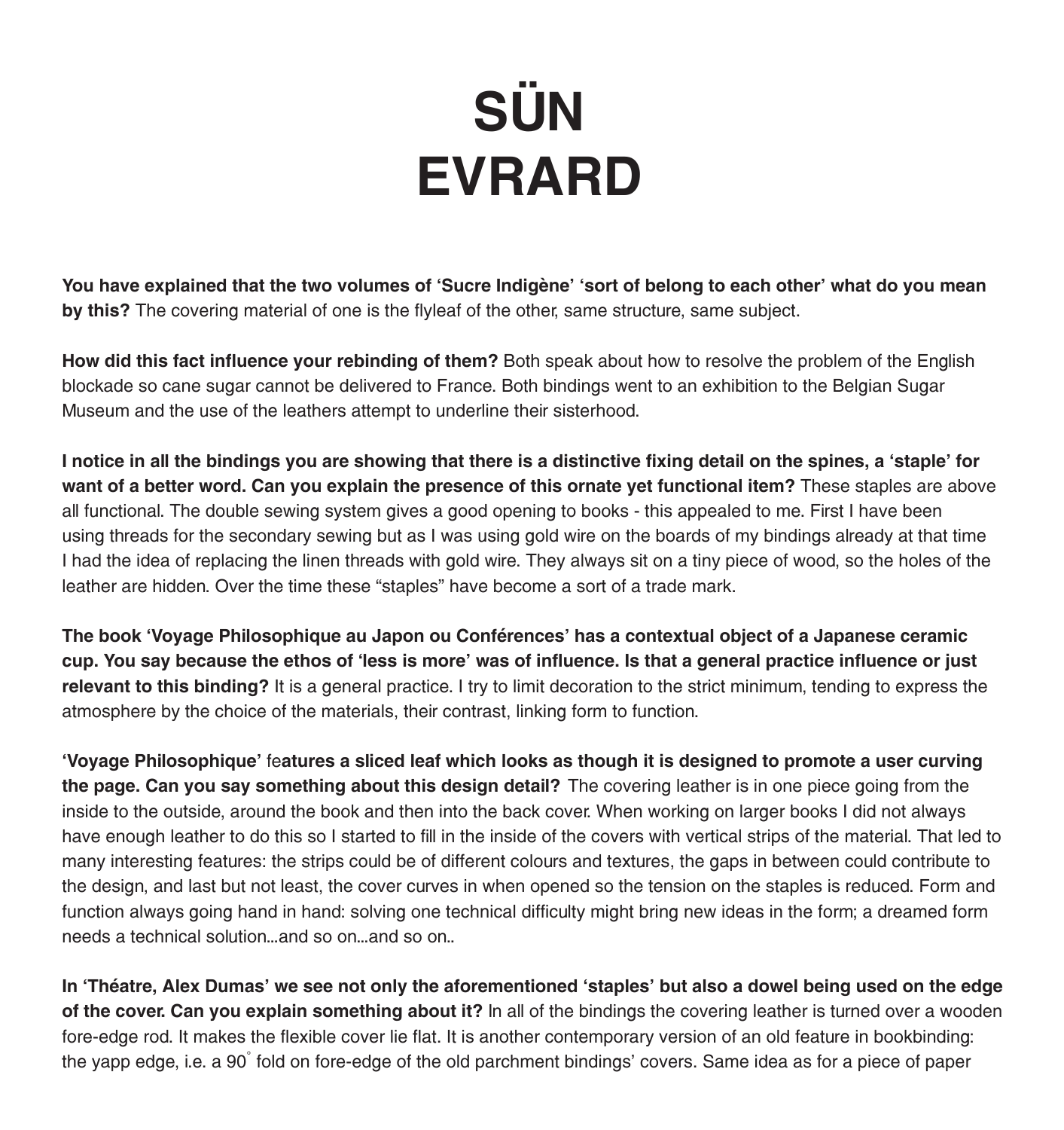you want to make to stand: if you fold it, it becomes rigid. The parchment cover had a fold at the fore-edge so it did not warp so much. My rods do the same job. I like them so much, once for a series of small incunabulae for our national library I made the fore-edge rods in 18 carat gold, even though one cannot see much of them!

**Approximately how much time did the making of each of these bindings take? From making a decision on what to do, to completion.** About 20-30 hours. But the decision is sometimes only the choice of the leather and a quick sketch. For the sugar books I had the "cube" in mind, then the "glitter" of the crystal sugar. Hence the checker-board leather, the brillants and the colour tooling on the red leather.

#### **1 "L'alchimiste" d'Alexander Dumas (1839),**

Flexible calf leather binding, with blind and gold tooling. Original gray coloured leather peeled off with adhesive tape, gold staples at head and tail edges of spine [endbands].

#### **2 Voyage philosophique au Japon (1788),**

Flexible pigskin binding, decorated with coloured cloth aligned to the 10 gold-wire staples on the spine.

#### **3 & 4 "Du sucre indigène — suggestions and debates of the French Parlement to avoid the consequences of the blockade of cane sugar (1833 and 1836),**

Flexible grey-and-black checker motif calf leather, six brilliants inset in the front and in the back cover. Red calf-leather split flyleaf. The second one's covering leather is the first one's flyleaf: red calf-leather, decorated with colour-foil-tooled squares. In both bindings the covers are held to the textblock by three white gold staples.

*Japanese mug Heaps of sugar cubes and crystal sugar*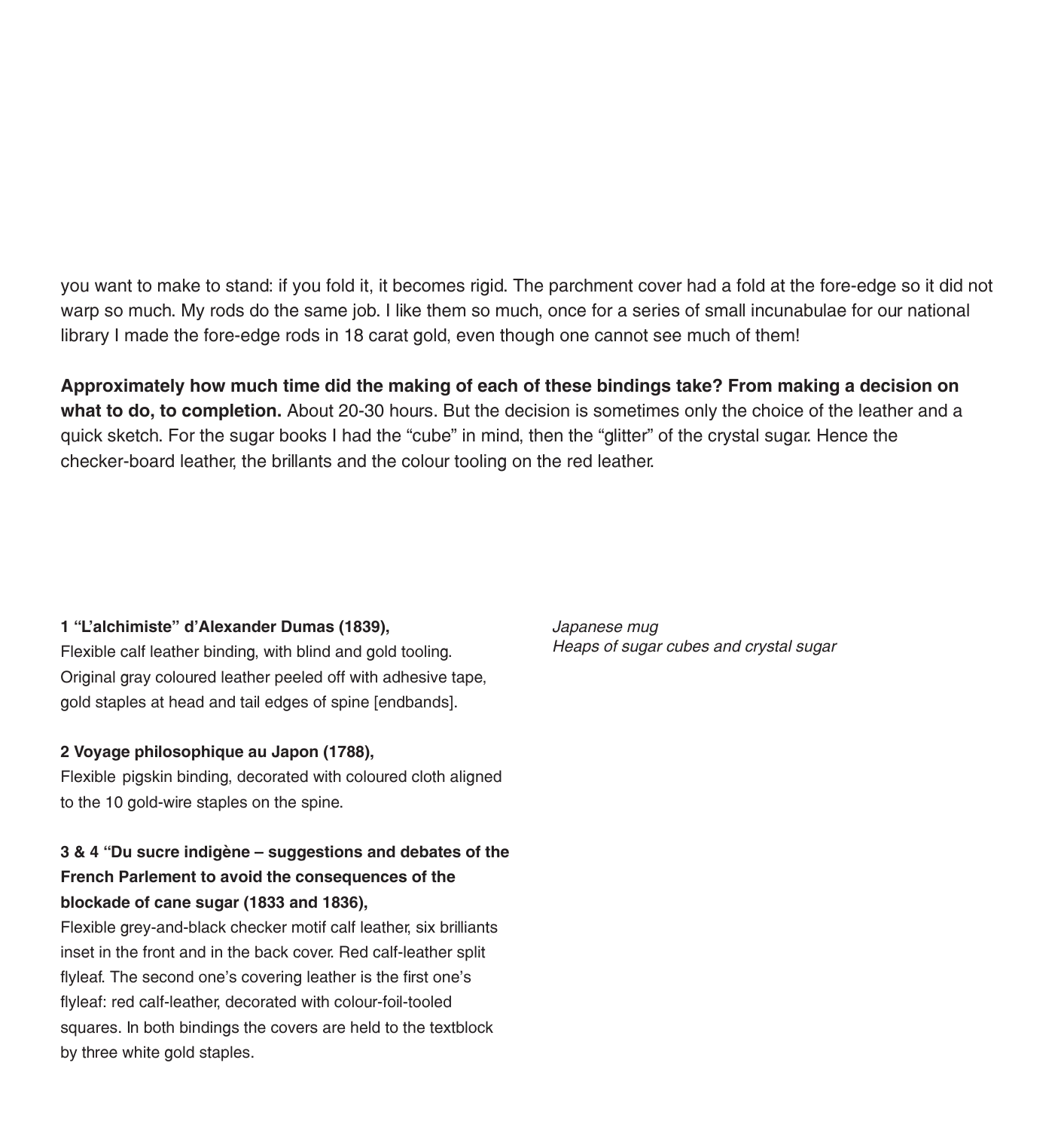## **CHARLES GLEDHILL**

**Materials are repeated across these bindings. Each, for example, includes a polyester sheet layer. Is this theme characteristic of your practice? Or is it a Tomorrow's Past specific concern?** It's really specific to Tomorrow's Past. The work that earns me a living, that I do every day, is involved with the conservation and repair of books within a more traditional context, defined by historical precedent. Archival polyester is used in that context for encapsulating objects, but not as a part of the process of binding.

**I understand the use of polyester sheet in this way is not commonplace. What experimentation led to your using this material in this way?** To begin with it was just an idea. Although the polyester has impeccable archival credentials, it is rather ghastly to look at, so I wondered if it could be adapted in some way. It turned out that it could easily be laminated to tissue, where its transparency was a great advantage, and the resulting material was versatile to handle and pleasant to touch.

**What effect does its inclusion have on the functionality of the book?** It has a combination of substance and flexibility which provides an ideal support for the sewn sections of a book without any need for glue. It has a marvellous memory so that it flexes and returns exactly to its original state. That act of opening and closing is the real focus, the primary function, of a bookbinding.

**In 'The Excommunicated Prince' the polyester layer is shown, rather than being hidden by a wraparound cover. What was it about the pages' stitching that you wanted to be seen by viewers?** Traditionally, the sewing structure of a book is hardly visible – occasionally from the inside if you know where to look. Many styles of binding rely on an abbreviated form of sewing, and the application of glue. The bindings I'm showing do not use glue, so the sewing is much more extensive, travelling the full length of the book inside and out. It is interesting to be able to see that, slightly ghost-like through the transparent polyester and tissue layer.

**You select Jasper Morrisons' glasses for Alessi as your contextual object. One can clearly see similarities in the quietness of 'Fiori Poetici Barbarigo' and this product. Can you explain this choice?** The traditional French bistro glass – a very recognisable design – is thick and quite clumsy. However full of cultural resonance, it's not really very nice to drink from, except in the most rough and ready circumstances. Jasper Morrison takes the shape, with all its history, and refines it, turning it into something delicate and more formally elegant. This in turn improves its function, enhances the experience of drinking wine from it.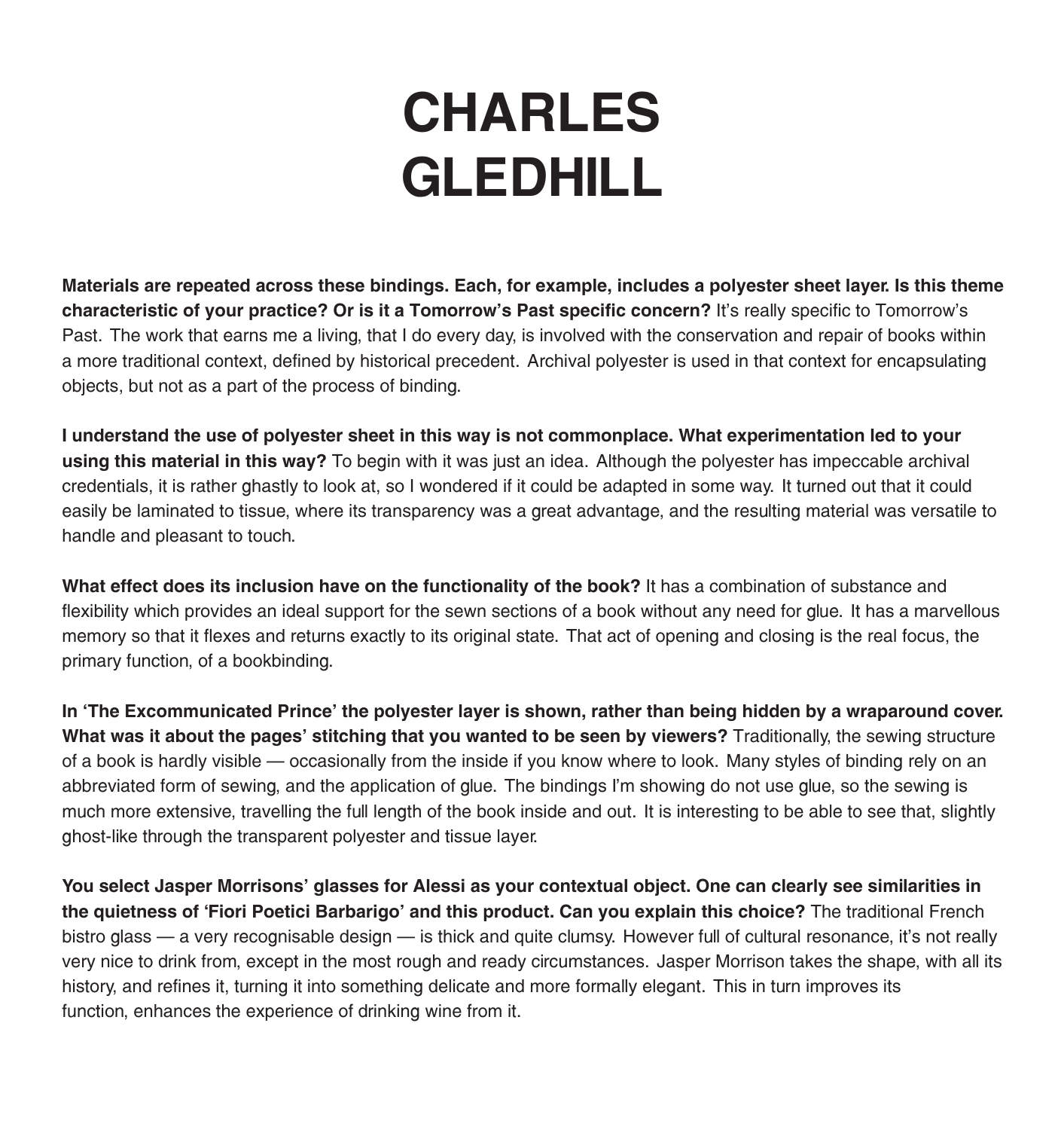That particular binding is a very simple echo of an earlier form, unadorned but actually an improvement in terms of functionality. The bindings, like the glasses, are essentially generic — they are meant to be everyday objects built around material, structure and function, avoiding decoration. They are not meant to say anything about the content of the book - only to reflect its origins in place and time.

**We're showing here two other contextual objects which relate to your working environment. A recording, R.L. Burnside's song 'Wish I Was in Heaven Sitting Down' which you say says a lot for anyone who works standing up, and 'Hawksmoor's Christ Church Spitalfields' viewable from your workshop window. How much of what you surround yourself with feeds into your practice?** Doing this kind of work for a living, and this was always the way, you spend a lot of time in one room, surrounded by the same four walls. We often listen to music towards the end of the day at work….recently a lot of R.L. Burnside's extraordinarily varied acoustic and electric blues recordings spread over forty years or so. They're all on Spotify.

Almost all of the activity in binding a book has to be done — or is best done — standing up. It's also quite myopic in nature, close detailed work on a smallish canvas. When we look up, and out of the window, we see the church.

**Can you say something about the design of the binding 'Avon'? Including the choice of marbled paper?** 'Avon' was the third of Baskerville's books. Slight in content, it was issued roughly sewn into paper wrappers. The leaves still bear the marks of this sewing. This copy had been bound at a later date and then crudely repaired. All that was really left to work with was the marbled paper, which I reused. The binding is constructed in two interconnected layers – the inner lining onto which the book is sewn becomes the cover, the spine covering becomes the flyleaf. On opening, the text block is suspended within the binding - or at least, that's the idea.

**Approximately how much time did the making of each of these bindings take? From making a decision on what to do, to completion.** In general I try to work as quickly as possible. In my day to day work, I handle books that were put together for the most part under intense commercial constraints — time was money — and they reflect the facility and precision of craftsmen well trained in working at speed and with economy of thought and action. It is best for something to look as if it hasn't been laboured at. These bindings are complicated to think through and you never know exactly what will happen till you try a thing out — but once everything falls into place, making a book shouldn't really take more than a couple of days, sometimes less.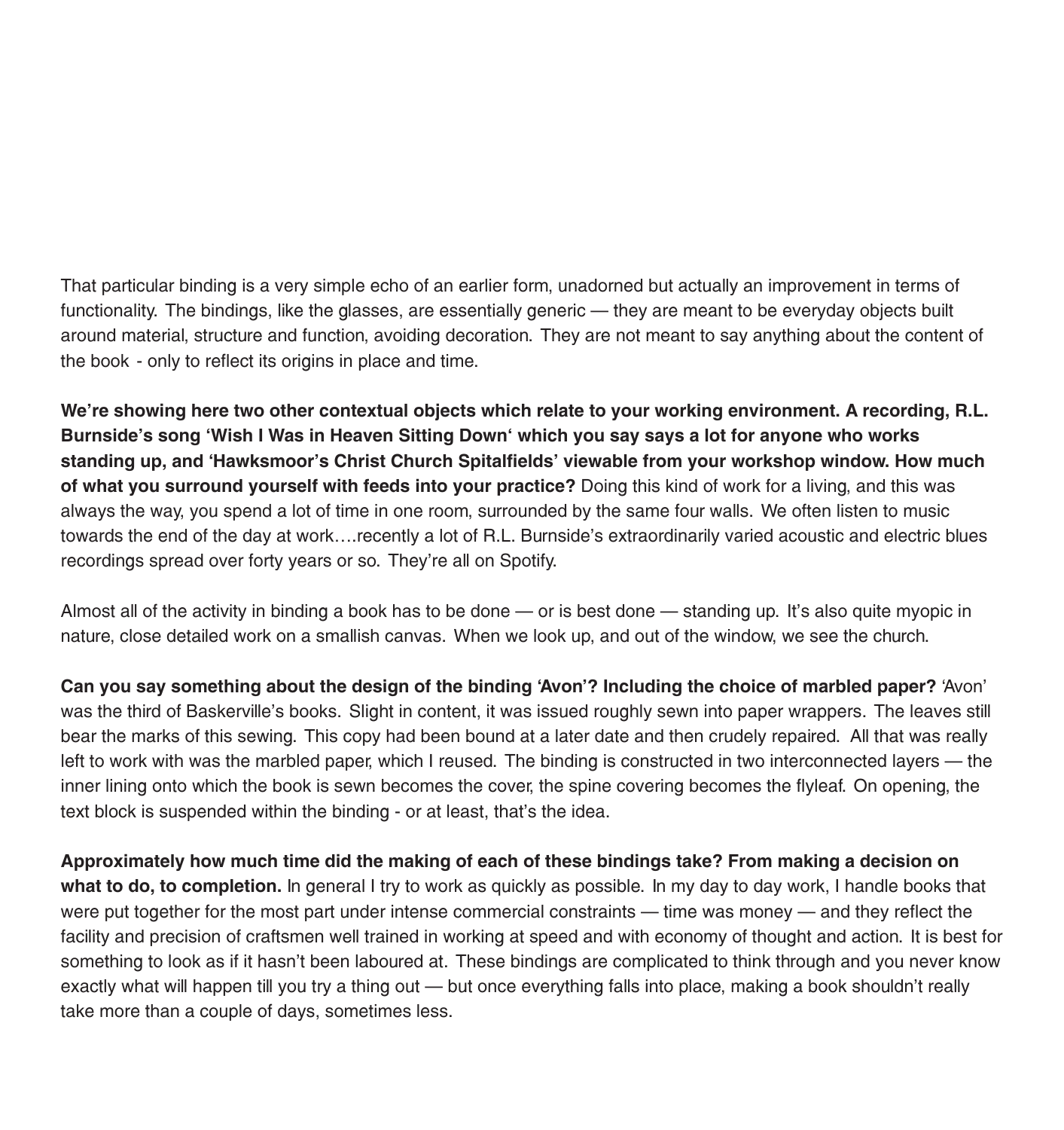**1 Tragedie, Vincenzo Monti (1822), 2011**  Vellum, polyester, linen thread

**2 Fiori Poetici Barbarigo (c. 1700), 2010** Japanese tissue, polyester, linen thread

**3 Avon, John Huckell (1758), 2013** Polyester, eighteenth century tissue and marbled paper, Japanese tissue, paste board, linen thread

#### **4 Speeches of De Mirabeau, James White (1792), 2009** Eighteenth century tissue paper, Japanese tissue,

polyester, linen thread

### **5 The Excommunicated Prince, William Bedloe (1679), 2008**

Eighteenth century tissue paper, Japanese tissue, polyester, linen thread

*Jasper Morrison for Alessi, Old French bistro glass Copy of first single volume edition of Henry James, The Princess Casamassima View from the workshop, Fournier Street, Spitalfields 'Wish I was in heaven sitting down' R. L. Burniside*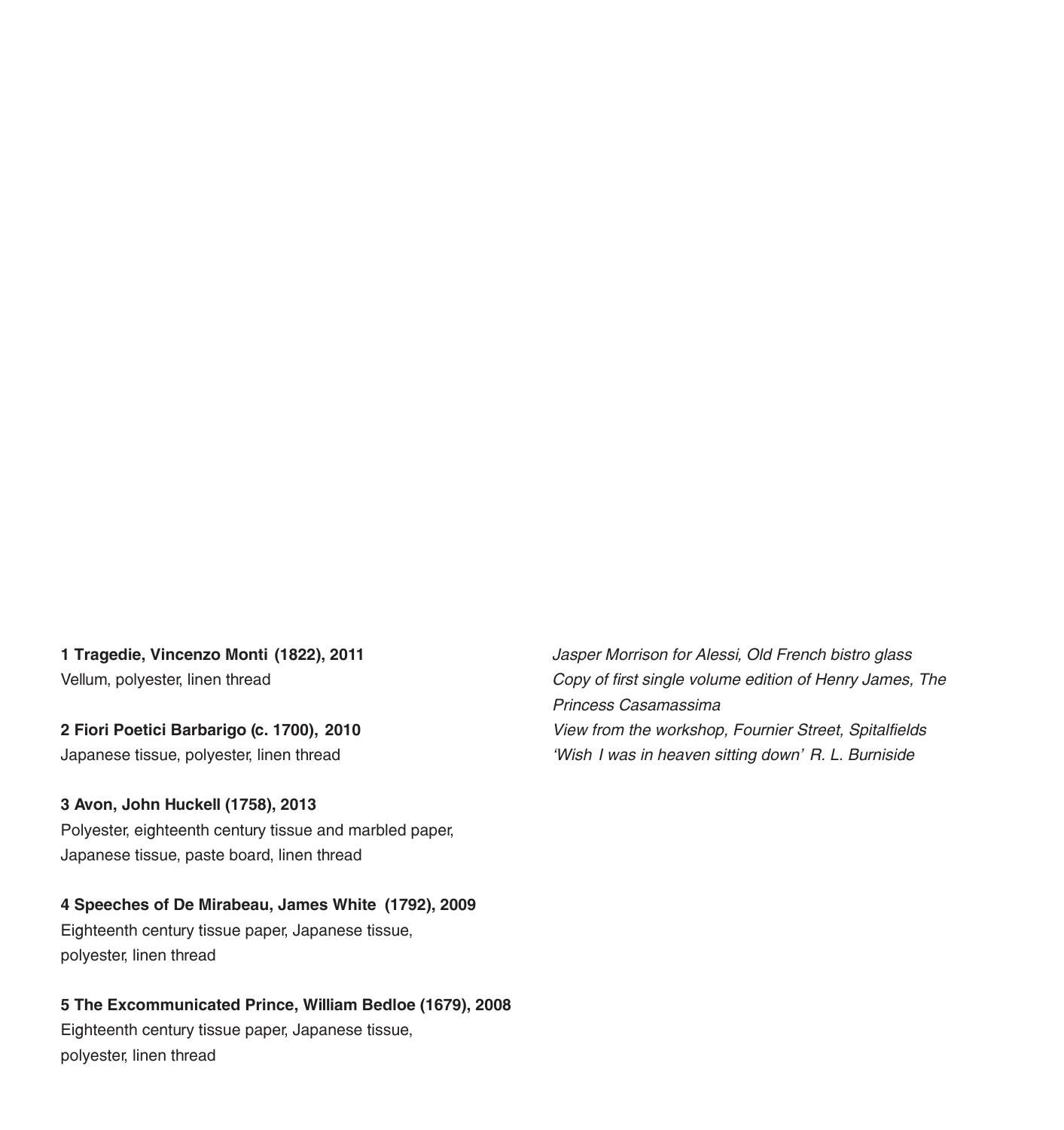### **PETER JONES**

**'Music Fragment ' is a single sheet of manuscript, sort of locked into its binding. What condition was it in when you came across it and what made you select it to re-bind?** This came to me as a single piece of vellum, described as a 13th century music manuscript of German origin. On one side is written "the original flyleaf" in a different script which might indicate that it was included in a binding and has since been liberated. Quite possibly the origin of the script was ignored and it became hidden within a later binding, maybe as part of the board structure. This history, whether real or imagined, gave added interest to the vellum leaf and made it worthy of some carrier in which it could be presented. I devised a framework which would hold the leaf, but in such a way that it could be removed and refitted to show the reverse side.

**What prompted the use of wood veneers and leather in this cover?** The structure was based on a much larger triptych which I had made not long before. It seemed to lend itself well for the presentation of this manuscript. The woods on the outside are prepared from the solid, allowing me to vary the thickness and in turn giving depth and a tactile nature to the piece. The leather forms a simple hinge.

**In your binding of 'English Bards' you have included a wood panel. It is the second of your bindings we're showing which uses thin strips of wood. Is the use of this material characteristic of your practice?** Yes. I have worked with wood for most of my career whether as a binder, carpenter, joiner or furniture restorer. Apart from its natural beauty, wood is relatively easily shaped and retains sufficient strength in thicknesses suitable for binding. In particular, it allows me to experiment with different structures and effects.

**'English Bards' also has a clear acrylic cover. What was it about the front page of this found text-block that you wanted to continue to reveal/ show in your new binding?** Acrylic also makes frequent appearances in my work - I am still experimenting with it and using it in different ways. In this instance the first page of the given book bore the title and some of its history in the form of inscriptions, presumably of two former owners. I thought this made for an interesting front cover for the book, achieved by simply overlaying the clear acrylic. It protected the text block, was a suitable weight for the book (physically and visually) and was perfect for the structure.

**Both of your bindings have an advertisement for a 'Velosolex 3800' as their contextual object. Can you explain that inspiration?** I am extremely fond of the Velosolex in all its forms. They were first introduced in 1946 to meet a need for affordable, reliable personal transport in immediate post war France. It was a wonderful piece of engineering, absolutely right for its purpose and time, and was continually updated and refined over the following 65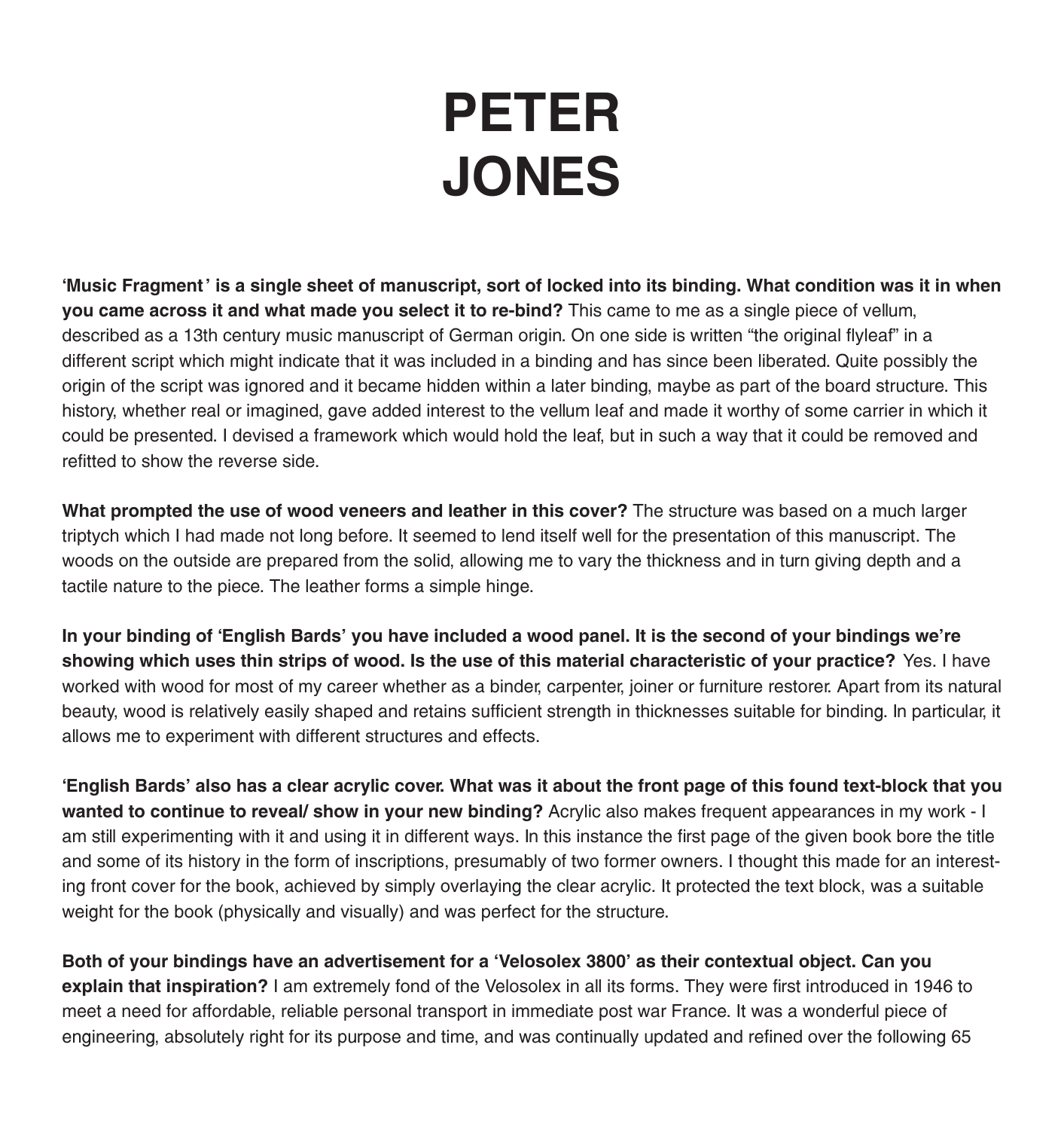years of production. The 3800 was their last model. On the surface, it is a deceptively simple machine: a bicycle frame made from bolt together pressed steel with a motor mounted over the front wheel. However on close examination it becomes clear how carefully considered each element is, how fitting to its purpose, and often how astonishingly clever in satisfying more than one requirement at a time. It invites inspection, has no pretensions, travels at its own pace, and puts a smile on the face of its rider.

In my bindings I strive to provide similarly considered solutions to the needs of each and every text block, elegant in its approach and execution, yet sometimes light-hearted and with a similar touch of humour.

**Approximately how much time did the making of each of these bindings take? From making a decision on what to do, to completion.** The time taken to reach a decision about what to do with a particular piece varies enormously depending on the challenge presented by the original material. Once a decision is made, the making time depends on what else intrudes. I prefer to work on one piece at a time though this often proves impossible. In the case of these exhibits, the 'Music Fragment' took about 20 working hours over 6 days, while 'English Bards' took 10 hours over 2 days.

**1 English Bards (1823), 2009** Vellum, Acrylic sheet, Pearwood *Velosolex 3800*

**2 Music Fragment, (c. 1200), 2006** Various hardwoods, Hide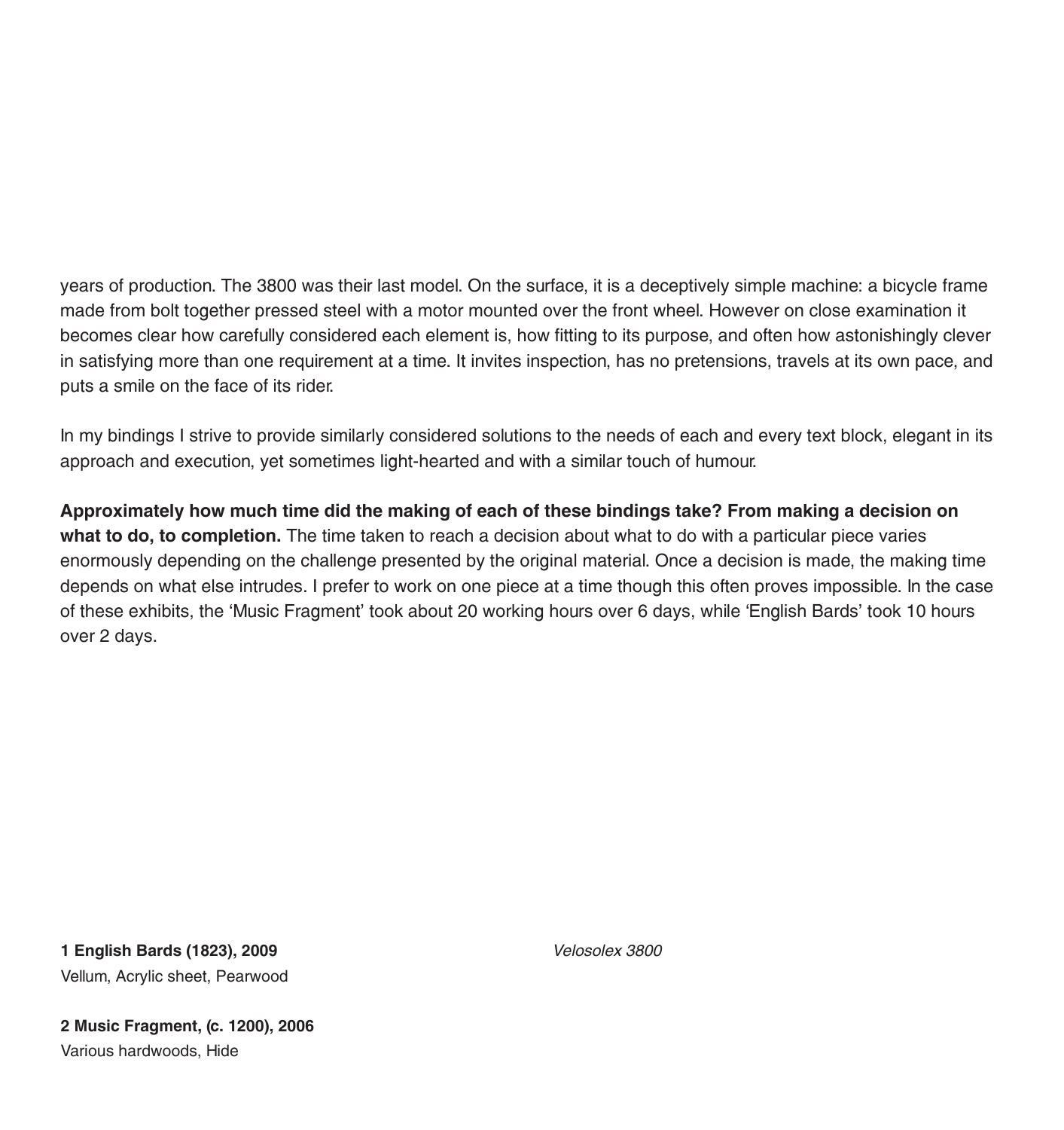### **KATINKA KEUS**

**You describe the pages of 'Catalogue Verzameling Boeken' as 'stab sewn' when it came into your possession. Could you explain that technique and its impact on the work you could do in rebinding?** 'Stab sewn' also known as 'saddle stitch' means to pierce the leaves through the section and not the fold, which makes opening difficult, if not impossible.

**Your binding 'APVLEI PSYCHE ET CYPIDO' uses only natural materials, weaving and stitch to hold it together. Am I right in assuming then, that the whole binding can be reversed? How important to your practice or to a Tomorrow's Past ethos that the work done is reversible?** This text printed on handmade paper presented the oportunity to make a sample limp binding using natural materials, including red native dyed goatskin, vellum and alum-tawed calf for the sewing. There are no adhesives. My other auction catalogue 'Romans' is also of exclusive weave and slot construction. The whole construction of these bindings can be reversed, for me, this is an important element.

**'P.C. Hoofts Gedichten' is the second binding you are showing whose volume was originally sold 'uncut' and so had to be top edge opened by hand. Are tomes in this original condition particuarly fascinating to you?** This condition occurs from time to time and it is not a problem, essentially the text should remain as original as possible. The sections were sewn on three cords with new acid free endleaves. The spine is pasted and lined with Japanese paper. The text block is covered in a decorative carton from the studio folded at the edges. The cords are woven through the cover and lie under the boards.

**Your contextual objects are all found, natural items. How have they inspired your bindings?** These objects are chosen because they have their own organic function. This fastinates me and I try to achicve a similar quality with my binding constructions.

**Approximately how much time did the making of each of these bindings take? From making a decision on what to to do, to completion?** Time is not an issue for this kind of work.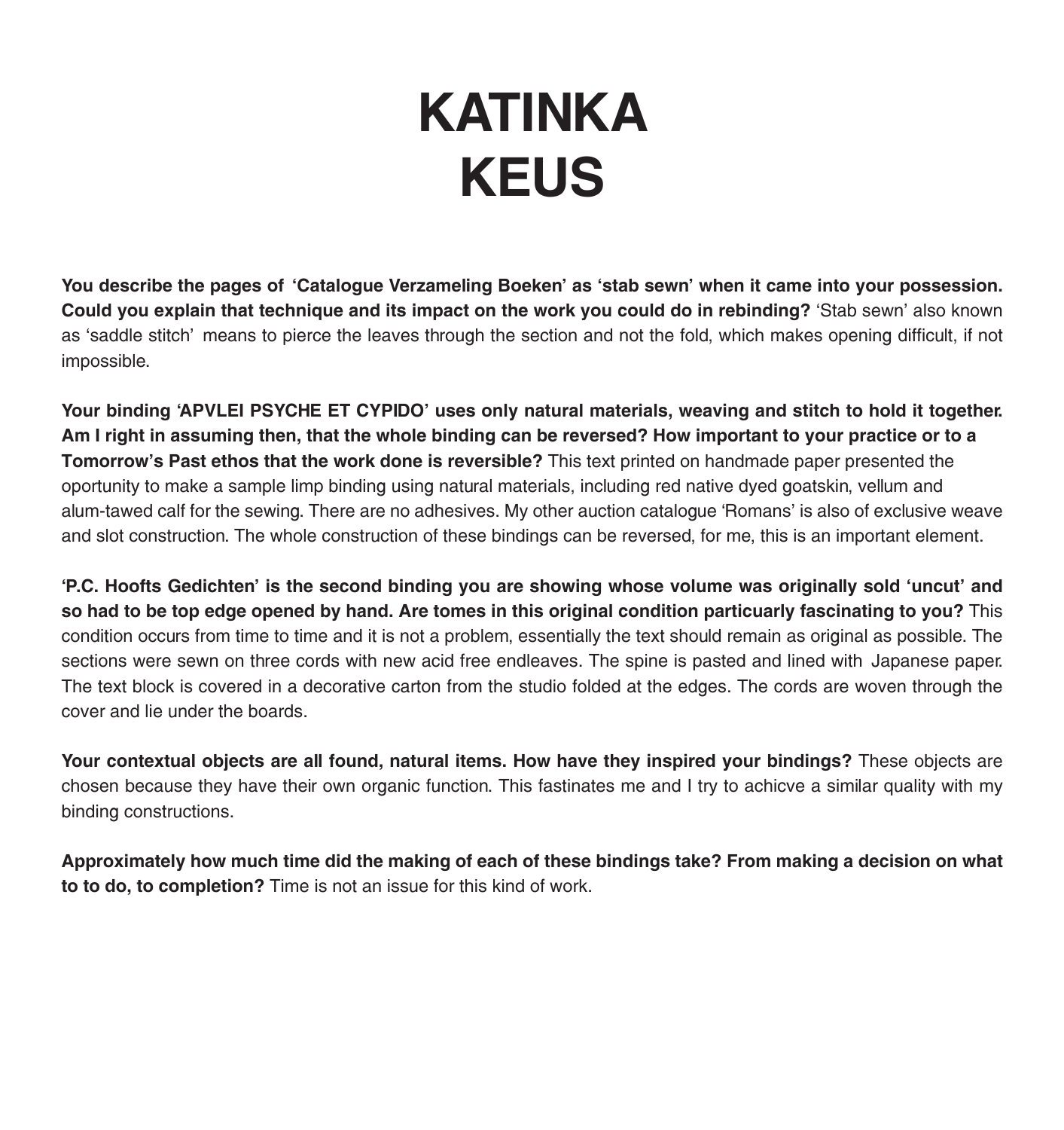### **1 P.C.Hoofts Gedichten, W. Bilderdijk (1832), 1999**

Decorative paste, paper carton cover

*Assorted natural objects*

**2 Romans (1853),**  Vellum and decorative paper

#### **3 Catalogus Verzameling Boeken (1853), 2013**

Carton board, tinted Tyvek, decorative paper

#### **4 APVLEI PSYCHE ET CYPIDO (1893), 2008**

Native dyed goatskin, vellum board leaves, alum tawd sewing supports and ties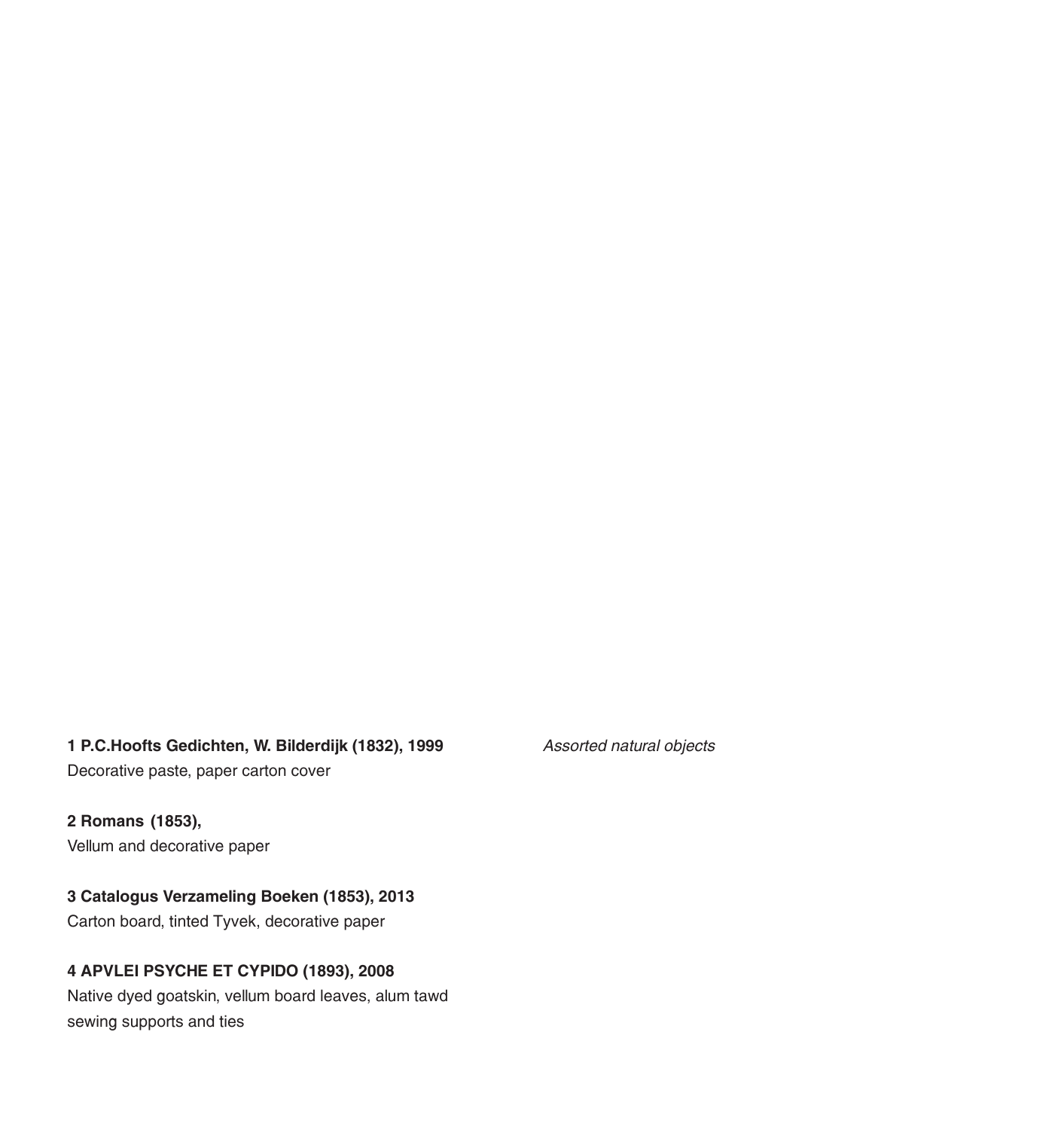## **JEN LINDSAY**

**How did 'Certain Sermons or Homilies' first come into your possession?** About twenty years ago, I found this book lying on the floor in a shop in Great Museum Street, London. It had suffered serious water damage and what remained of the binding, which had been of plain, unadorned dark brown calf, was rotten and extremely distorted. The laminas of thick paper which made up the boards had swollen and separated, areas had disintegrated and the subsequent mould growth had eaten through the binding into the pages of the text-block itself, invading the book much as nature occupies an abandoned building. I could not bear the thought that eventually it would be discarded. It had a certain dignity in its dereliction, a certain poignancy: so I bought it.

**Alongside 'Certain Sermons Or Homilies' you're showing a full size maquette of the book. Can you say a little bit about how this maquette aided your design process?** It was essential. The book itself had already sustained so much damage and repair that it could only support one attempt at binding, so it had to be right first time. Making a maquette helped to establish the correct thickness of the linen cords on which to sew the text-block; the correct thickness of thread and method of sewing (so that the spine area didn't have too much 'swell'); whether the proposed binding structure was technically viable; and gave me a chance to practise the best method of doing particular tasks. In our conversations, you explained that the original intended use of this tome was readings at a pulpit.

**How did that knowledge shape the restoration work you did to it? And did that prior use inspire the addition of any elements?** As the original purpose of the book was for clergy to read it aloud from the lectern of a church pulpit, it was important — as for all books, but the more so for a lectern book — that the book should open to its fullest extent, easily readable, and remain flat when lying open. This required a highly flexible structure, creating no impediment to the flow of the pages.

Aesthetically, the rather austere contents and purpose of the book suggested a similarly 'pure', ascetic approach; so I chose white alum-tawed goatskin. It is also very beautiful, so I aimed at combining the quiet beauty of plain, unadorned material with simplicity of structural presentation.

As the original book was written during the reigns of Henry VIII and Elizabeth I, I thought to introduce a hint of the richness of some of the garments and furnishings of the Tudor court by incorporating a gilded bookmark. This was made of alum-tawed goatskin backed with a piece of gilded vellum, the gilding visible through excisions in the leather, to be attached with a purple, silk ribbon to the tab at the head of the book, with the title of the book written on the vellum side of the bookmark. However, I decided that the whole concept didn't work well enough, so I abandoned it.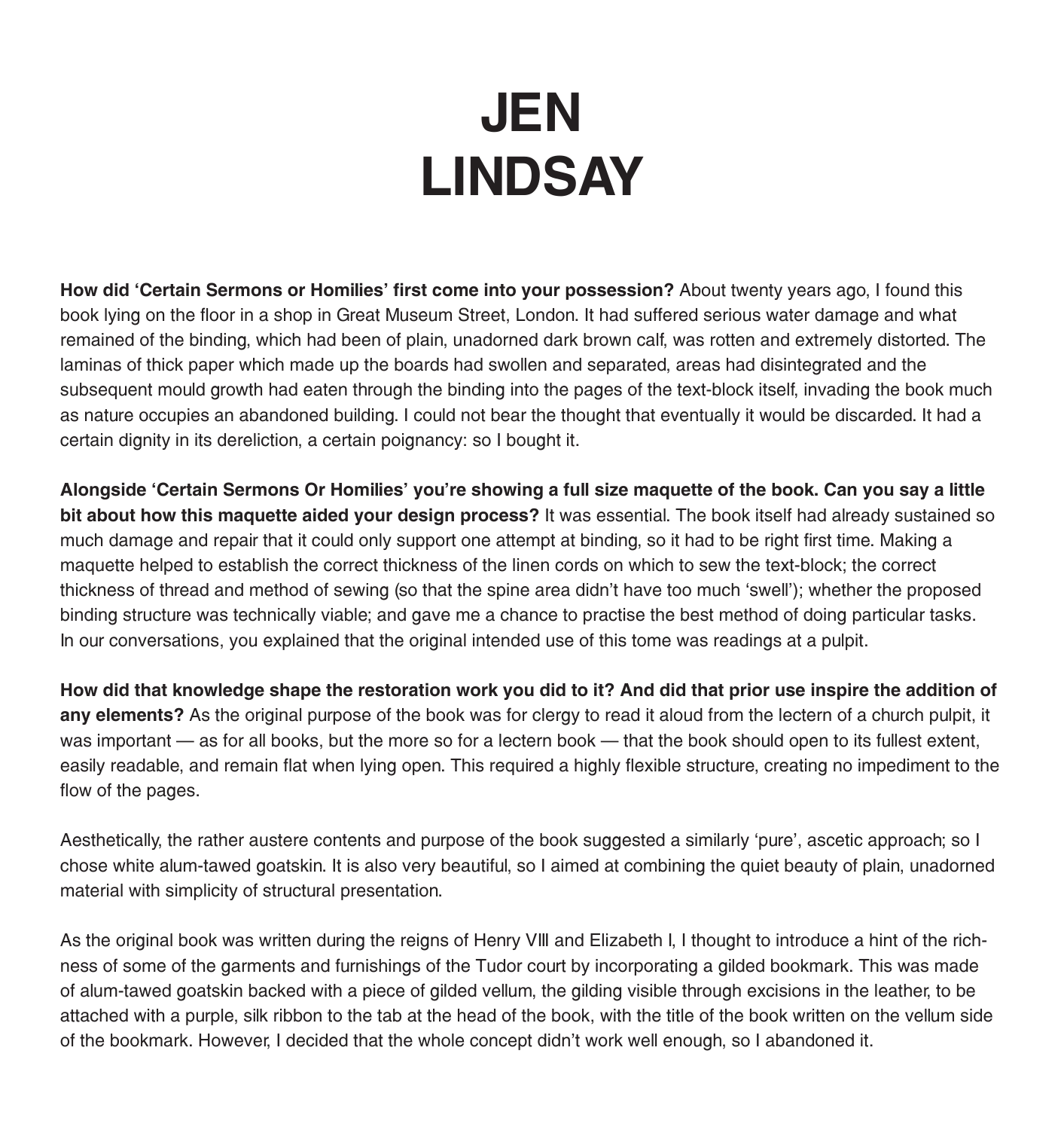**David Chipperfield's Neues Museum is your contextual object. Your 'La Favola di Orfeo' has a particular resonance with Chipperfield's phrase, 'the new reflects the lost without imitating it'. Chipperfield uses this passage to describe his wish to ensure the construction of new parts worked with the existing damaged structure of the museum. Is that an accurate sentence to hone in on?** Yes, exactly.

David Chipperfield on the Neues Museum project:

*"In 1997, we inherited the enormous physical context of what remained of the Neues Museum. There was something*  both sad and beautiful about it...time had created a strange monument that was neither building nor ruin, and yet *both…we didn't want to spoil what remained of the original material. It's our physical connection to history – not interpretation, not projection, but reality."*

**Approximately how much time did the making of each of these bindings take? From making a decision on**  what to do, to completion. Hard to say, I just keep going till I get it right. Thinking probably started in April and came into sharp focus by July; work on the maquette took roughly through August. The actual book took from August/ September through till end October. Sewing the maquette, for example, took roughly a day and a half; sewing the actual book took a day.

**1 Certain Sermons or Homilies Appointed to be Read in Churches (1673), 2013** Sewn on five linen cords with 25/2 linen thread; covered with alum-tawed goatskin

**2 La Favola di Orfeo, Angelo Ambrogini, known as Poliziano (1749), 2013** Hand-made paper; silk threads; 'Dutch Gilt' decorated paper. *David Chipperfield Architects revivification of The Neues Museum, Museum Island Berlin (1997-2008)*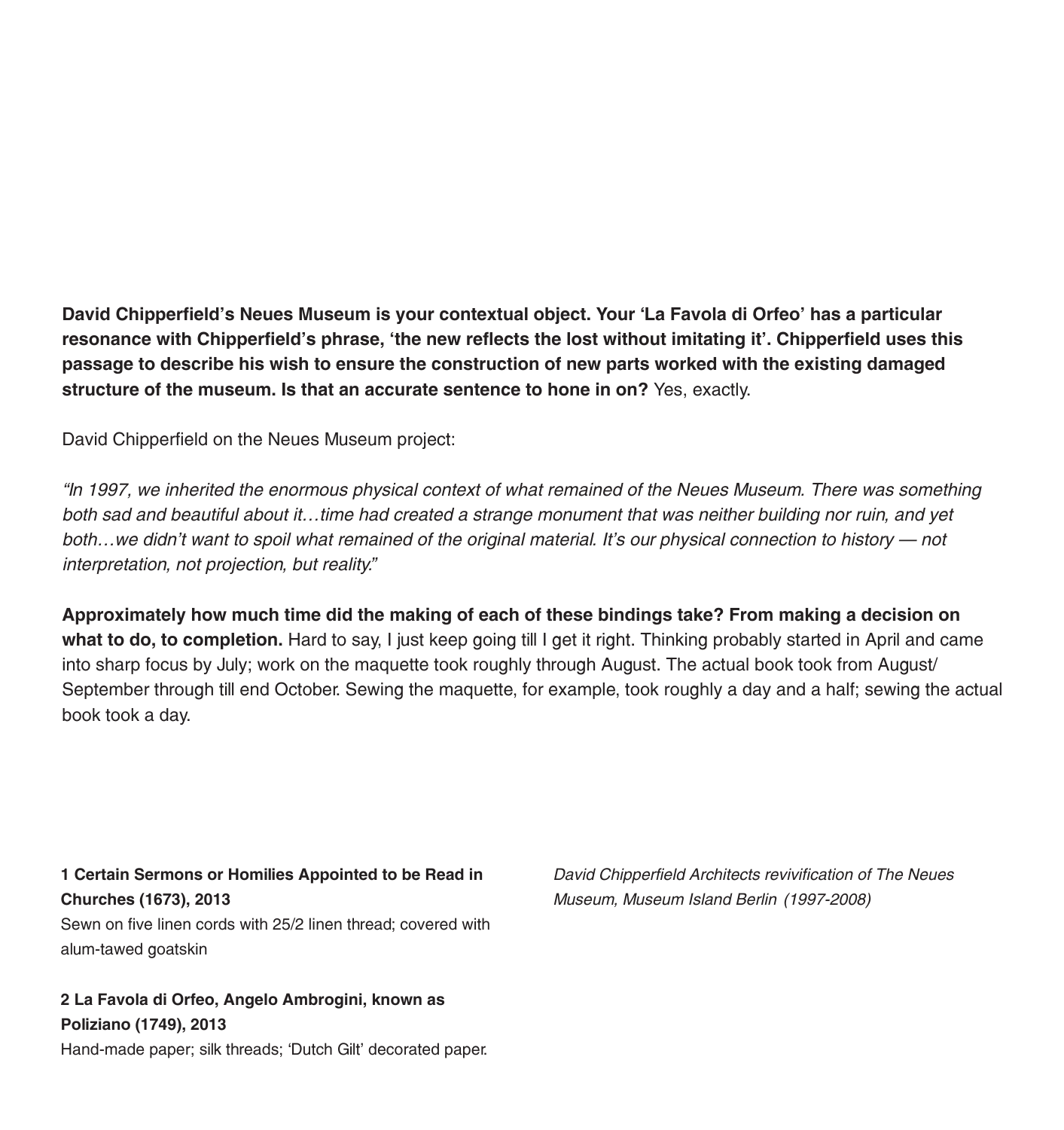# **TRACEY ROWLEDGE**

**What condition was 'Select Fables of Esop and Other Fabulists' when you came across it?** The book covers had been re-attached with crude leather straps that went horizontally around the spine and onto the brown sheepskin covers. It was also broken into two parts, approximately half way through the book.

**Can you say something about the treatment you have applied to the cover of this binding? And how was this design informed by your initial findings?** I decided that I didn't want to envisage what the book would look and feel like before starting work. Instead, I only made enough decisions to begin the process of re-binding the book. From that point on I made decisions simultaneously: it left me wondering along the way if I always need to aim at making something beautiful. This took me back to working far more intuitively – enabling me to be more open to respond to materials as I was in the process of working with them. This meant my blinkers were off: I wasn't set on a fixed ending. It may seem difficult to fathom but it was the way that Dieter Roth worked that guided me through this process.

**Your second binding 'Imperatoris Iustiniani Institutionum Libri IIII' sat in your possession for some time before you began working on it. Is there often a gestation period between acquiring a book and working on it? Or does each book's cycle vary?** Each book's gestation period varies: in all honesty if it takes a long time, it's normally because I don't have a deadline or its due to the fact that its out of sync with my technical dexterity. It took a long time for me to be able to add to this binding, as I questioned if any addition I made would actually detract from its integral beauty. I also questioned if I could technically resolve adding a spine without disturbing the sound structure of the book and binding.

**What condition was this book when you came across it?** As you see it now but without the added decorative spine covering. The covering material was gone, but the original boards were still soundly attached to the alum-tawed thongs the book was sewn on.

**This piece is adorned with an intricate pyramid motif. You said in our conversations that you had become 'a little bit obsessed with triangles' was that a personal obsession which fed into your bookbinding, or a professional concern to start with? And do you think it matters?** My complete obsession with triangles is a current personal obsession. To start with it felt indulgent to explore the possibility of a triangular pattern, but I sensed it would work if I made a small enough triangular brass tool and if the gold tooling was in the same tone as the book boards. So, a personal obsession was transferred into a professional concern: this tells me that I should in future always be open to this transference.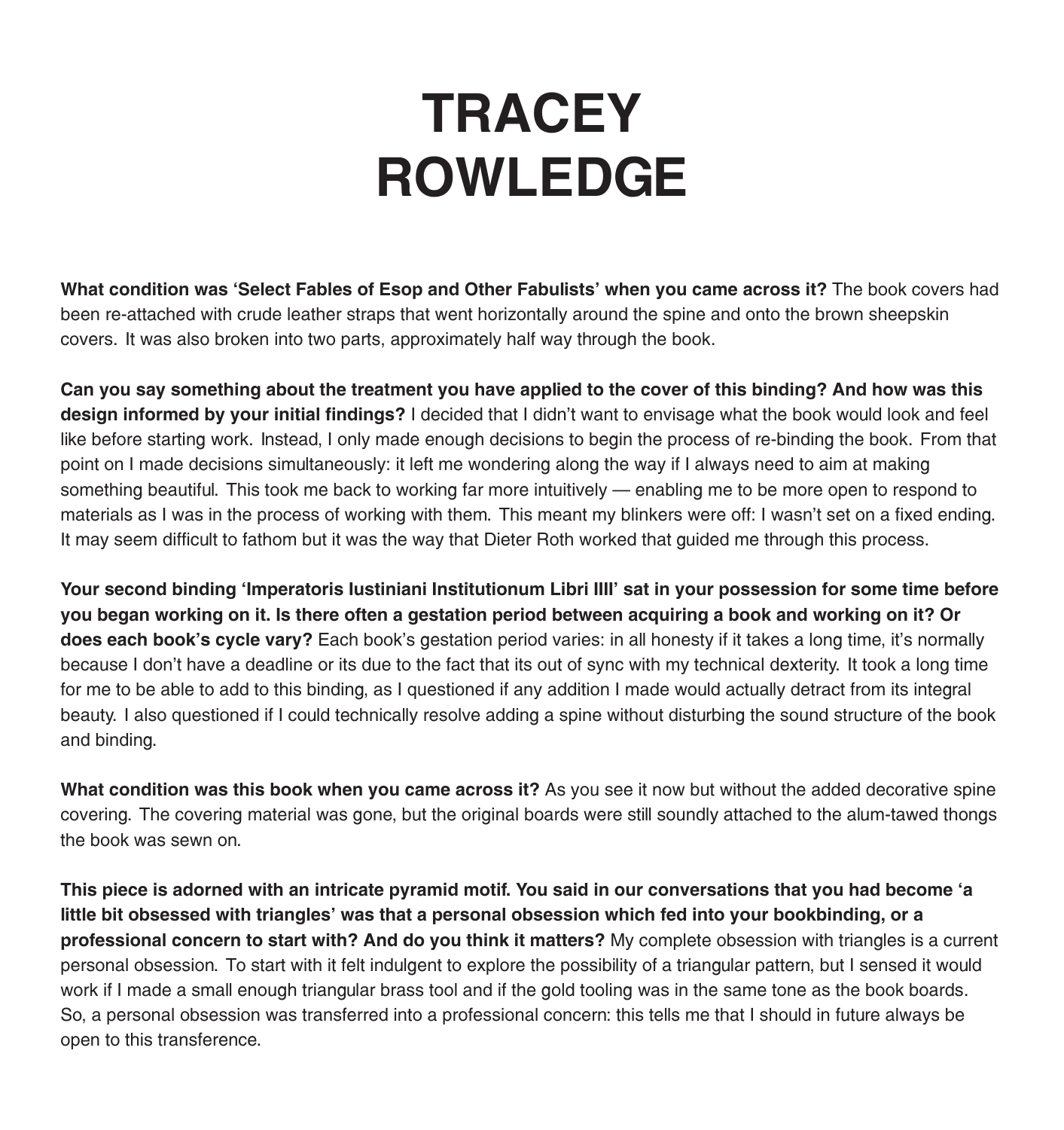**Approximately how much time did the making of each of these bindings take? From making a decision on what to do, to completion.** I don't keep a record of times for this type of work, but roughly I can tell you that 'Imperatoris Iustiniani Institutionum Libri IIII' took years and 'Select Fables of Esop and Other Fabulists' took months. This doesn't of course mean I work on each continuously over these periods, but on and off, so there was space for thinking time and making time, then more thinking time and either re-making or continued making time!

**1 Imperatoris Iustiniani Institutionum Libri IIII, (1625), 2013** Vellum, Moongold leaf and Evacon R adhesive

**2 Select Fables of Esop and Other Fabulists in three books by R Dodsley, (c. 1788), 2013**

Hand-made paper, acrylic paint, linen tape and thread, acidfree buffered board, paste and Evacon R adhesive

*Dieter Roth producing two-handed speedy drawings. "Trophies" , a series of 2 x 5 drawings, Chicago/Stuttgart 1978 Dieter Roth Foundation, Hamburg C/Dieter Roth Estate, courtesy Hauser und Wirth*